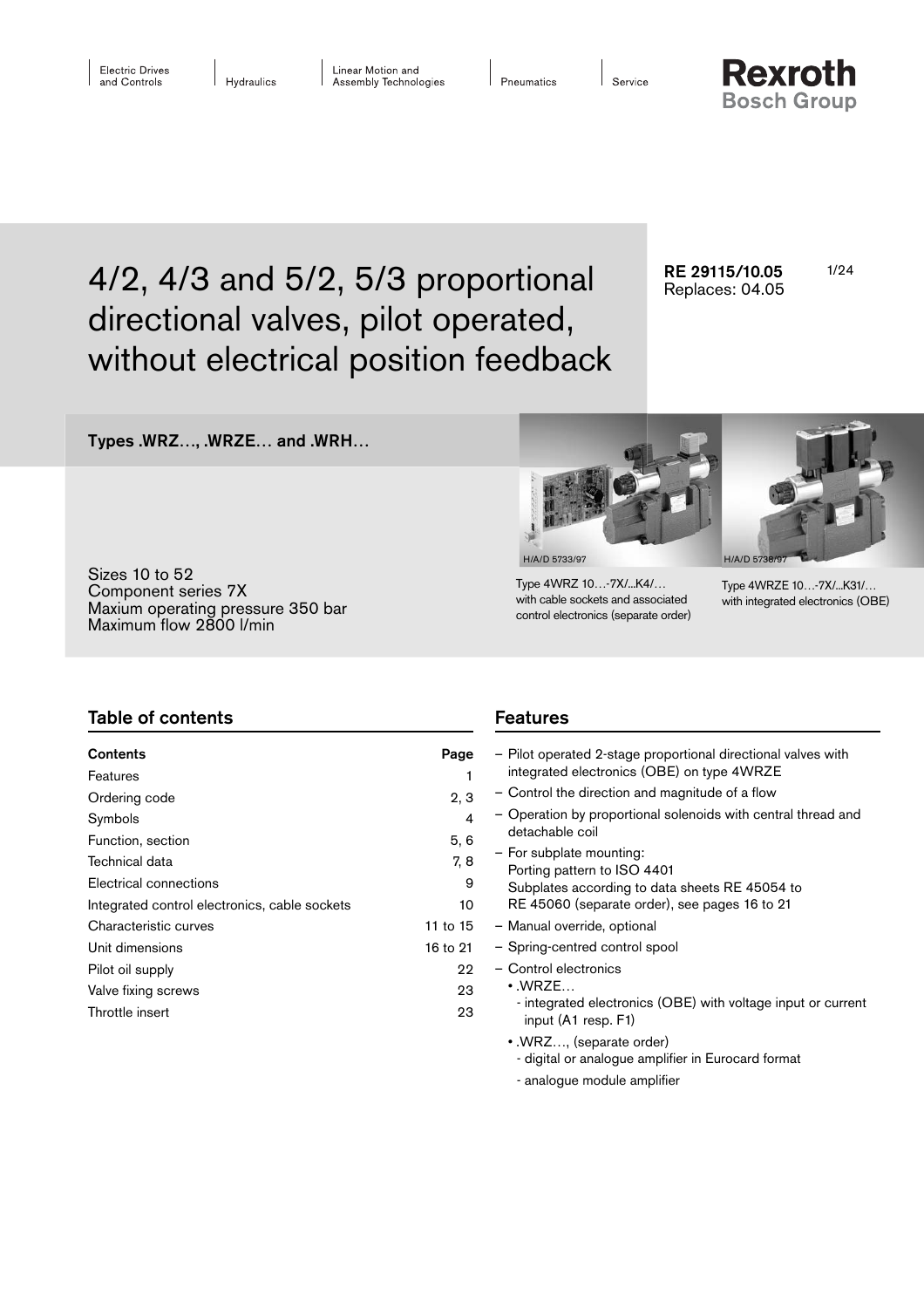# Ordering code for 4WRZ and 4WRH; sizes 10 to 32, subplate mounting; size 52, flange connection

|                                                                                  | 4WR            |                  |                      | $-7X$  |       |             |                       |                             |             |             |                    |             |                      |  |                                                                    |                                                                                    |
|----------------------------------------------------------------------------------|----------------|------------------|----------------------|--------|-------|-------------|-----------------------|-----------------------------|-------------|-------------|--------------------|-------------|----------------------|--|--------------------------------------------------------------------|------------------------------------------------------------------------------------|
| Hydraulic<br>operation<br>Electro-<br>hydraulic operation                        | $= H$<br>$= 2$ |                  |                      |        |       |             |                       |                             |             |             |                    |             | $M^{(1)} =$          |  | <b>Further details</b>                                             | in clear text<br><b>NBR</b> seals                                                  |
| For WRZ only:<br>For external                                                    | $=$ No code    |                  |                      |        |       |             |                       |                             |             |             |                    |             | $V =$<br>No $code =$ |  | Without pressure                                                   | <b>FKM</b> seals                                                                   |
| electronics<br>With integrated electronics $=$ $E$                               |                |                  |                      |        |       |             |                       |                             |             |             |                    |             |                      |  | reducing valve<br>$\mathbf{D3}^{1}$ = With pressure reducing valve |                                                                                    |
| Size 10<br>Size 16                                                               |                | $= 10$<br>$= 16$ |                      |        |       |             |                       |                             |             |             |                    |             |                      |  | ZDR 6 DP0-4X/40YM-W80                                              | (fixed setting)                                                                    |
| Size 25<br>Size 32                                                               |                | $= 25$<br>$= 32$ |                      |        |       |             |                       |                             |             |             |                    |             |                      |  | <b>Electronic interface</b><br>A1 or F1 with 4WRZE                 |                                                                                    |
| Size 52<br><b>Symbols</b>                                                        |                | $= 52$           |                      |        |       |             |                       |                             |             |             | $At =$             |             |                      |  |                                                                    | for 4WRZE:<br>Command value input ± 10 V                                           |
|                                                                                  |                |                  |                      |        |       |             |                       |                             |             |             | $F1 =$             | No $code =$ |                      |  | Command value input 4 to 20 mA<br>for WRZ and WRH                  |                                                                                    |
| b                                                                                |                |                  |                      |        |       |             |                       |                             |             |             |                    |             |                      |  |                                                                    | <b>Electrical connection</b>                                                       |
|                                                                                  |                |                  | $E1 -$               |        |       |             |                       |                             |             |             | $K4^{(1, 4)} =$    |             |                      |  |                                                                    | for WRZ:<br>Without cable socket                                                   |
|                                                                                  |                |                  | = Е3-                |        |       |             |                       |                             |             |             |                    |             |                      |  | with component plug to DIN EN 175301-803<br>Cable socket -         |                                                                                    |
|                                                                                  |                |                  | = W6-<br>W8-         |        |       |             |                       |                             |             |             | $K31^{1,4}$        |             |                      |  |                                                                    | separate order, see page 10<br>for WRZE:                                           |
|                                                                                  |                |                  | = W9-                |        |       |             |                       |                             |             |             |                    |             |                      |  | with component plug to DIN EN 175201-804<br>Cable socket -         | Without cable socket                                                               |
|                                                                                  |                |                  |                      |        |       |             |                       |                             |             |             |                    |             |                      |  | separate order see page 10                                         |                                                                                    |
|                                                                                  |                |                  |                      |        |       |             |                       |                             |             |             |                    |             |                      |  |                                                                    | Pilot oil supply and drain                                                         |
|                                                                                  |                |                  | $=$ EA <sup>6)</sup> |        |       |             |                       |                             |             | No $code =$ |                    |             |                      |  | External pilot oil supply,                                         | external pilot oil drain                                                           |
|                                                                                  |                |                  |                      |        |       |             |                       |                             | $E =$       |             |                    |             |                      |  | Internal pilot oil supply,                                         |                                                                                    |
|                                                                                  |                |                  | $=$ W6A $^{6)}$      |        |       |             |                       |                             | $ET =$      |             |                    |             |                      |  | Internal pilot oil supply,                                         | external pilot oil drain                                                           |
| With symbols E1- and W8-:                                                        |                |                  |                      |        |       |             |                       |                             |             |             |                    |             |                      |  |                                                                    | internal pilot oil drain                                                           |
| P to A:<br>$q_{V \max}$ B to T:<br>P to B:<br>$q_V/2$ A to T:                    |                | $q_V/2$          | $q_{V \max}$         |        |       |             |                       |                             | $T =$       |             |                    |             |                      |  |                                                                    | External pilot oil supply,                                                         |
| With symbols E3- and W9-:                                                        |                |                  |                      |        |       |             |                       |                             |             |             |                    |             |                      |  | (for size 52 and type 4WRH, only "no code"                         | internal pilot oil drain                                                           |
| P to A:<br>$q_{_{\sf V\, max}}$ B to T:                                          |                |                  | closed               |        |       |             |                       |                             |             |             |                    |             |                      |  |                                                                    | possible)                                                                          |
| P to B:<br>$q_V/2$ A to T:<br>(Regenerative circuit, base of spool<br>at port A) |                |                  | $q_{V \text{ max}}$  |        |       |             |                       | $J^{(3)} =$                 | No code $=$ |             |                    |             |                      |  |                                                                    | Without special type of protection<br>Seawater-resistant                           |
| Note: With spools W6-, W8-,<br>W9-, W6A in spool position "0", there             |                |                  |                      |        |       |             |                       | $NO code =$<br>$N9^{1,2} =$ |             |             |                    |             |                      |  | Without manual override<br>With concealed manual override          |                                                                                    |
| is a connection from A to T and B to T                                           |                |                  |                      |        |       |             |                       |                             |             |             |                    |             |                      |  | Supply voltage of electronics                                      |                                                                                    |
| with less than 2% of the relevant<br>nominal cross-section.                      |                |                  |                      |        |       |             | $G24$ <sup>1)</sup> = |                             |             |             |                    |             |                      |  | 24V DC (standard version)                                          |                                                                                    |
|                                                                                  |                |                  |                      |        |       | 6E $1) =$   |                       |                             |             |             |                    |             |                      |  |                                                                    | Pilot valve size 6, proportional solenoid with detachable coil                     |
| <sup>1)</sup> Not for 4WRH and 4WRZ<br>without pilot valve                       |                |                  |                      |        | $F =$ | No $code =$ |                       |                             |             |             |                    |             |                      |  | For subplate mounting<br>For flange connection (size 52 only)      |                                                                                    |
| <sup>2)</sup> For version "J" $\rightarrow$ "N" instead of "N9"                  |                |                  |                      |        |       |             |                       |                             |             |             |                    |             |                      |  |                                                                    | $TX =$ Component series 70 to 79: unchanged installation and connection dimensions |
| <sup>3)</sup> For details on seawater-resistant<br>version, see RE 29115-M       |                |                  |                      |        |       |             |                       |                             |             |             |                    |             |                      |  |                                                                    | Nominal flow in I/min at valve pressure differential $\Delta p = 10$ bar           |
| <sup>4)</sup> For version $"J"$ = seawater-resisant,                             |                |                  |                      | $25 =$ |       |             | $50 =$<br>$100 =$     |                             |             |             | $85 =$<br>$150 =$  |             |                      |  |                                                                    | for size 10<br>for size 16                                                         |
| "K31" only<br><sup>5)</sup> Suitable for mineral oils (HL, HLP)                  |                |                  |                      |        |       |             | $220 =$<br>$360 =$    |                             |             |             | $325 =$<br>$520 =$ |             |                      |  |                                                                    | for size 25<br>for size 32                                                         |
| to DIN 51524                                                                     |                |                  |                      |        |       |             |                       |                             |             |             | $1000 =$           |             |                      |  |                                                                    | for size 52                                                                        |

6) not for 4WRH

Special electrical protection on enquiry!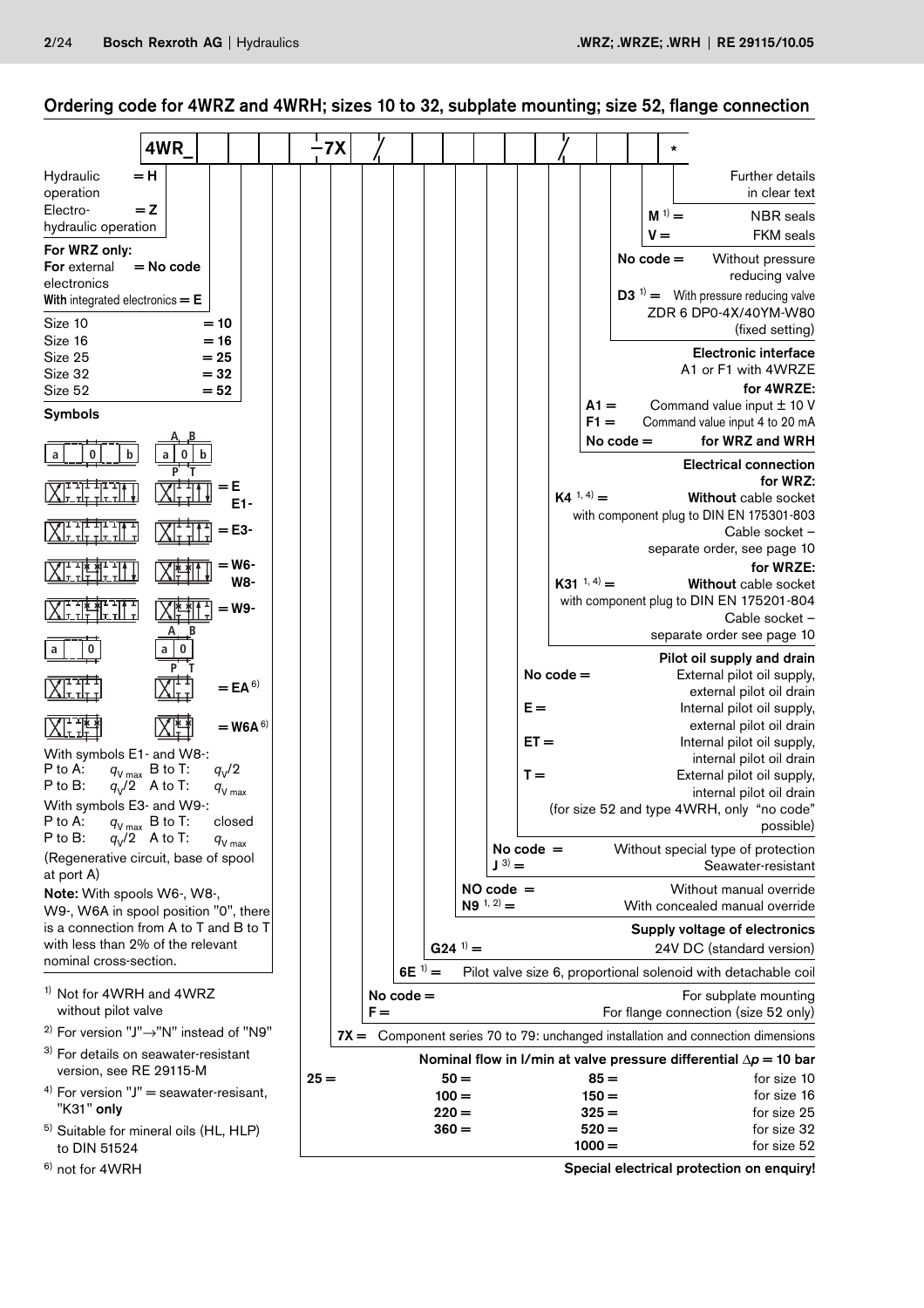# Ordering code for 5WRZ 52 and 5WRH 52; subplate mounting

|                                                                                                                    | 5WR                                     | 52                                      | $1000 - 7X$ |          |                                                                 |                       |                             |             |                 |             | $\star$              |                                                                                             |
|--------------------------------------------------------------------------------------------------------------------|-----------------------------------------|-----------------------------------------|-------------|----------|-----------------------------------------------------------------|-----------------------|-----------------------------|-------------|-----------------|-------------|----------------------|---------------------------------------------------------------------------------------------|
| Hydraulic operation<br>Elecrohydraulic<br>operation                                                                | $=$ H<br>$= 2$                          |                                         |             |          |                                                                 |                       |                             |             |                 |             |                      | Further<br>details in<br>clear text                                                         |
| For WRZ only:<br><b>For</b> external electronics<br>With integrated electronics                                    | = No code<br>$= E$                      |                                         |             |          |                                                                 |                       |                             |             |                 |             | $M^{(5)} =$<br>$V =$ | <b>NBR</b><br>seals<br><b>FKM</b>                                                           |
| Size 52                                                                                                            |                                         | $= 52$                                  |             |          |                                                                 |                       |                             |             |                 |             |                      | seals                                                                                       |
| <b>Symbols</b>                                                                                                     |                                         |                                         |             |          |                                                                 |                       |                             |             |                 |             |                      | $No code = Without$<br>pressure reducing valve                                              |
| 0<br>a                                                                                                             | 0<br>a<br>$\mathbf b$<br>$R$ p $\neg$ T |                                         |             |          |                                                                 |                       |                             |             |                 |             |                      | $D3^{-1}$ = With pressure<br>reducing valve<br>ZDR 6 DP0-4X/<br>40YM-W80<br>(fixed setting) |
|                                                                                                                    |                                         |                                         |             |          |                                                                 |                       |                             |             |                 |             |                      | <b>Electronics interface</b>                                                                |
|                                                                                                                    |                                         | = Е3-                                   |             |          |                                                                 |                       |                             |             |                 |             |                      | A1 or F1 for 4WRZE<br>For 4WRZE:<br>$A1 =$ Command value input                              |
|                                                                                                                    |                                         | W6-<br>W8-                              |             |          |                                                                 |                       |                             |             |                 |             |                      | ± 10 V<br>$F1 =$ Command value input<br>4 to 20 mA                                          |
|                                                                                                                    |                                         | $=$ W9-                                 |             |          |                                                                 |                       |                             |             |                 | No code $=$ |                      | For WRZ<br>and WRH                                                                          |
|                                                                                                                    |                                         |                                         |             |          |                                                                 |                       |                             |             |                 |             |                      | <b>Electrical connection</b>                                                                |
|                                                                                                                    | <b>RIPIT</b>                            |                                         |             |          |                                                                 |                       |                             |             | $K4^{(1, 4)} =$ |             |                      | for WRZ:<br>Without cable socket<br>With component plug to                                  |
|                                                                                                                    |                                         | $=$ EA $6$                              |             |          |                                                                 |                       |                             |             |                 |             |                      | DIN EN 175301-803<br>Cable socket - separate                                                |
|                                                                                                                    |                                         | $=$ W6A $6)$                            |             |          |                                                                 |                       |                             |             |                 |             |                      | order, see page 10<br>for WRZE:<br>K31 $1, 4$ = Without cable socket                        |
| With symbols E1- and W8-:                                                                                          |                                         |                                         |             |          |                                                                 |                       |                             |             |                 |             |                      | With component plug to<br>DIN EN 175201-804                                                 |
| P to A:<br>$q_v$ = 1000 l/min B to T:<br>$q_V = 500$ I/min<br>P to B:                                              | A to R:                                 | $q_V = 500$ I/min<br>$q_V$ = 1000 l/min |             |          |                                                                 |                       |                             |             |                 |             |                      | Cable socket - separate<br>order, see page 10                                               |
| With symbols E3- and W9-:                                                                                          |                                         |                                         |             |          |                                                                 |                       |                             | No code $=$ |                 |             |                      | Without special type of protection                                                          |
| P to A:<br>$q_v = 1000$ I/min B to T:<br>$q_V = 500$ I/min<br>$P$ to $B$ :                                         | closed<br>A to R:                       | $q_V$ = 1000 l/min                      |             |          |                                                                 |                       | $J^{(3)} =$                 |             |                 |             |                      | Seawater-resistant                                                                          |
| (Regenerative circuit, spool base at port A)                                                                       |                                         |                                         |             |          |                                                                 |                       | No code $=$<br>$N9^{1,2} =$ |             |                 |             |                      | Without manual override<br>With concealed manual                                            |
| Note:                                                                                                              |                                         |                                         |             |          |                                                                 |                       |                             |             |                 |             |                      | override                                                                                    |
| - Pilot oil supply and drain only possible externally<br>- With spools W6-, W8-, W9-, W6A in their spool           |                                         |                                         |             |          |                                                                 |                       |                             |             |                 |             |                      | Supply voltage of control electronics                                                       |
| position "0", there is a connection from A to T                                                                    |                                         |                                         |             |          |                                                                 | $G24$ <sup>1)</sup> = |                             |             |                 |             |                      | <b>24V DC</b>                                                                               |
| and B to T with less than 2% of the relevant<br>nominal cross-section.                                             |                                         |                                         |             |          | $6E^{-1} =$                                                     |                       |                             |             |                 |             |                      | Pilot valve size 6<br>Proportional solenoid with detachable coil                            |
|                                                                                                                    |                                         |                                         |             | $7X =$   |                                                                 |                       |                             |             |                 |             |                      | Component series 70 to 79:                                                                  |
| <sup>1)</sup> Not for 5WRH and 5WRZ without pilot valve                                                            |                                         |                                         |             |          |                                                                 |                       |                             |             |                 |             |                      | unchanged installation and connection dimensions                                            |
| <sup>2)</sup> For version "J"->"N" instead of "N9"<br><sup>3)</sup> For details on the seawater-resistant version, |                                         |                                         |             |          | Nominal flow at valve pressure differential $\Delta p = 10$ bar |                       |                             |             |                 |             |                      |                                                                                             |
| see RE 29115-M                                                                                                     |                                         |                                         |             | $1000 =$ |                                                                 |                       |                             |             |                 |             |                      | 1000 l/min                                                                                  |

- $4)$  With version  $"J"$  = seawater-resistant, "K31" only
- 5) Suitable for mineral oils (HL, HLP) to DIN 51524

6) not for 5WRH

Special electrical protection on enquiry!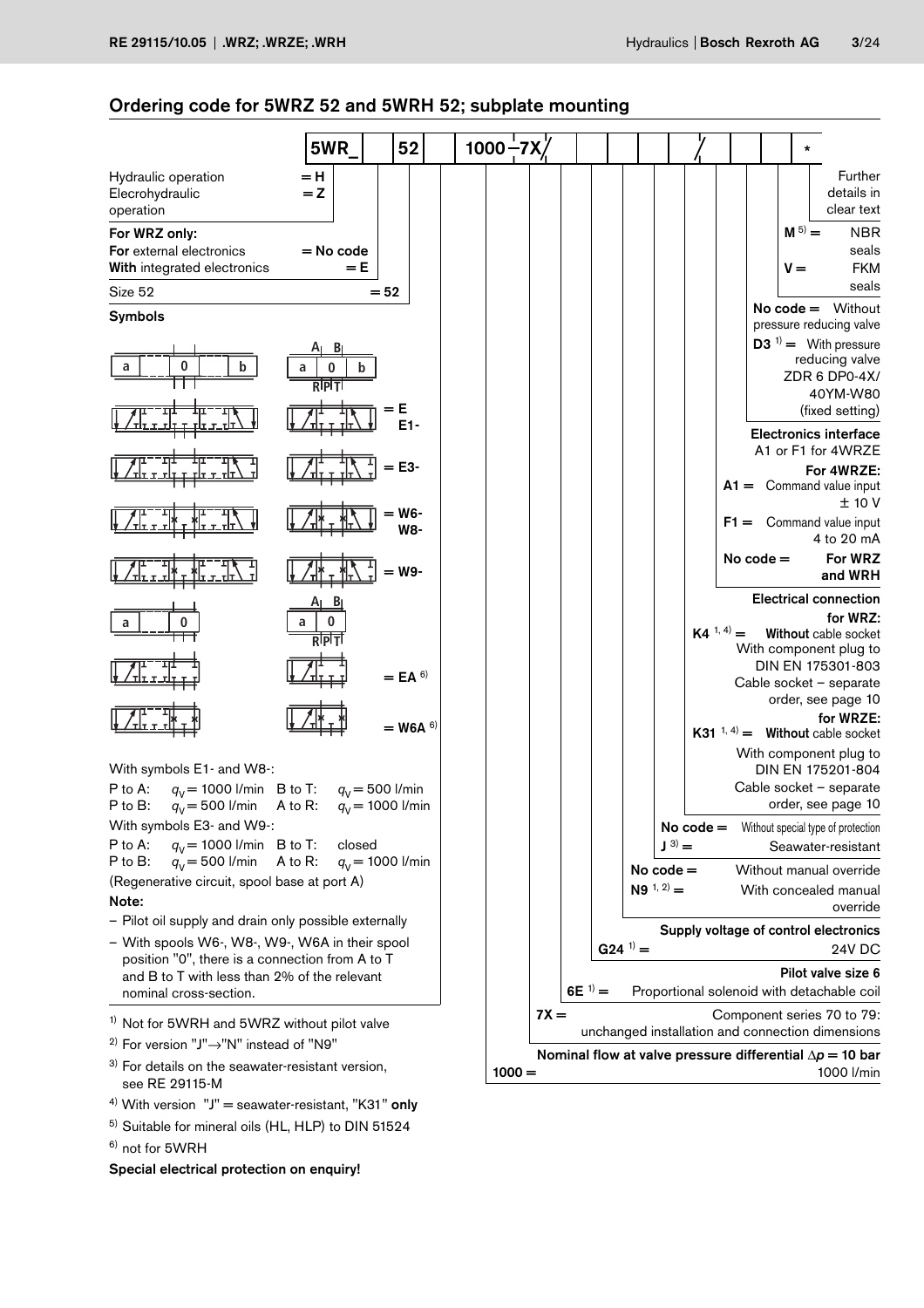# Symbols (simplified)

# With electrohydraulic operation and for external electronics

**X a A B P T a 0b X Y a b R A B a 0b a b X a A B P T a 0b X Y a b** Type 5WRZ 52-7X./… Type 4WRZ…-7X./…ET… X = external Y = external X = external Y = external X = internal Y = internal Type 4WRZ…-7X./… and Type 4WRZ 52…-7XF/…

/RZ...A-7X./... and  $TRZ 52 A...-7XF/...$ 

$$
\begin{array}{c}\n \begin{array}{c}\n A_{\perp} B \\
 \hline\n 1 & 0 \\
 Wb\n\end{array}\n \end{array}
$$

/RZ 52 A-7X./...

$$
\begin{array}{c}\n \begin{array}{c}\n \overline{A_1} & B \\
 \hline\n 3 & 0 \\
 \hline\n \end{array} \\
 \hline\n \begin{array}{c}\n 3 \\
 \hline\n 7 \end{array} \\
 \end{array}
$$

RZ.A…-7X./…ET…

$$
\begin{array}{c}\n \overline{A_1} \phantom{+} B \\
\hline\n a \phantom{+} A \phantom{+} B \\
\hline\n a \phantom{+} B \phantom{+} A \phantom{+} B \\
\hline\n a \phantom{+} B \phantom{+} A \phantom{+} B\n\end{array}
$$

# With electrohydraulic operation and for integrated electronics

**T P**

Type 4WRZE 52...7XF/... and  
\nType 4WRZE 52...7XF/...  
\n
$$
A_1
$$
 B  
\na  $\overrightarrow{b}$  A B  
\nY = external  
\nY = external  
\nType 5WRZE 52-7X/...  
\n $A_1$  B  
\n $A_2$  B  
\n $X$  = external  
\nType 5WRZE 52-7X/...  
\n $A_1$  B  
\n $X$  = external  
\nY = external  
\nY = external  
\nY = external  
\n  
\nType 4WRZE...-7X/...ET...  
\n $A_1$  B  
\n $X$  = internal  
\n $Y$  = internal  
\n $Y$  = internal

Type 4WRZE…A-7X./… and Type 4WRZE 52 A…-7XF/…

$$
\begin{array}{c|c}\n & A_1 B \\
\hline\nA & 0 \\
\hline\n\end{array}
$$

Type 5WRZE 52 A-7X./…

$$
\begin{array}{c|c}\n & A \quad B \\
\hline\nB \quad A \quad B \\
\hline\nB \quad A \quad B \quad B \\
\hline\nB \quad A \quad B \quad B \\
\hline\nB \quad B \quad B \quad T\n\end{array}
$$

**A B** Type 4WRZE.A…-7X./…ET… **P T a 0 <sup>b</sup>**

# With hydraulic operation

Type 4WRH…-7X./… and Type 4WRH 52…-7XF/…

$$
\begin{array}{ccc}\n & A_1 \perp B \\
a & \searrow \\
X & \searrow \\
X & \searrow\n\end{array}
$$
\n
$$
\begin{array}{ccc}\n & A_1 \perp B \\
 & \searrow \\
 & A_1 \perp B \\
 & \searrow \\
 & \searrow \\
 & Y = \text{external} \\
 & X\n\end{array}
$$

 $X =$  external  $Y =$  external

**X**

$$
\begin{array}{c}\n\mathbf{a} \\
\mathbf{a} \\
\mathbf{X}^{\dagger}\n\end{array}
$$

Type 4WRH…A…-7X./… and Type 4WRH 52…-7XF/…

$$
\begin{array}{c}\n a \\
 B \\
 \hline\n Y\n \end{array}
$$

Type 5WRH 52…-7X. Type 5WRH 52 A…-7X./…

$$
\begin{array}{c}\n a - \frac{M}{R} = \frac{A_1}{R} = \frac{B}{R} \\
 \times 1 = \frac{B_1}{R} = \frac{B_1}{R} = \frac{B_1}{R} \\
 \end{array}
$$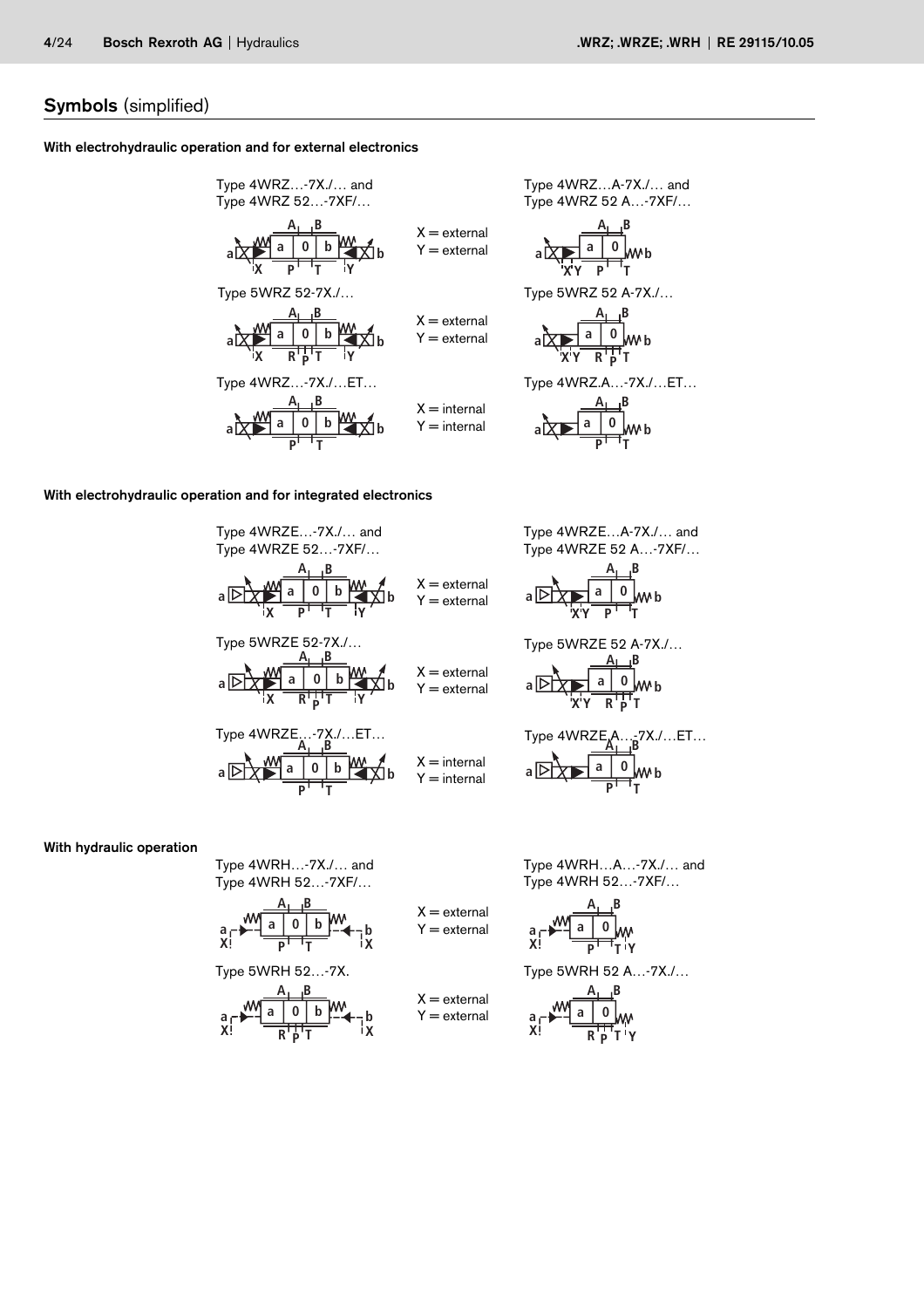# Function, section

#### Pilot valve type 3DREP 6…

The pilot valve is a proportional solenoid operated 3-way pressure reducing valve. It is used to convert an electrical input signal into a proportional pressure output signal and is used on all 4WRZ… and 5WRZ… valves.

The proportional solenoids are controllable DC wet pin solenoids with central thread and detachable coil. The solenoid is optionally controlled by external electronics (type .WRZ...) or integrated electronics (type .WRZE...).

#### Design:

The valve basically consists of:

- Housing (1)
- Control spool (2) with pressure measuring spools (3 and 4)
- Solenoids (5 and 6) with central thread
- Optionally with integrated electronics (7)

#### Function:

- When the solenoids (5 and 6) are in the de-energised condition, the control spool (2) is held by compression springs (8) in the central position
- Direct operation of the control spool (2) by energising a proportional solenoid, e.g. energisation of solenoid "a" (5)
	- $\rightarrow$  Pressure measuring spool (3) and control spool (2) are shifted to the left in proportion to the electrical input signal
	- $\rightarrow$  Connection from P to B and A to T via orifice-like crosssections with progressive flow characteristics
- De-energisation of the solenoid (5)
	- $\rightarrow$  Control spool (2) is returned to the central position by the compression spring (8)

In the central position, ports A and B are open to T, i.e. the hydraulic fluid can flow to the tank without any restrictions.



this 2-position valve is provided with solenoid "a" (5) only.

of a corresponding installation situation, a pre-load valve is to be installed (pre-load pressure approx. 2 bar).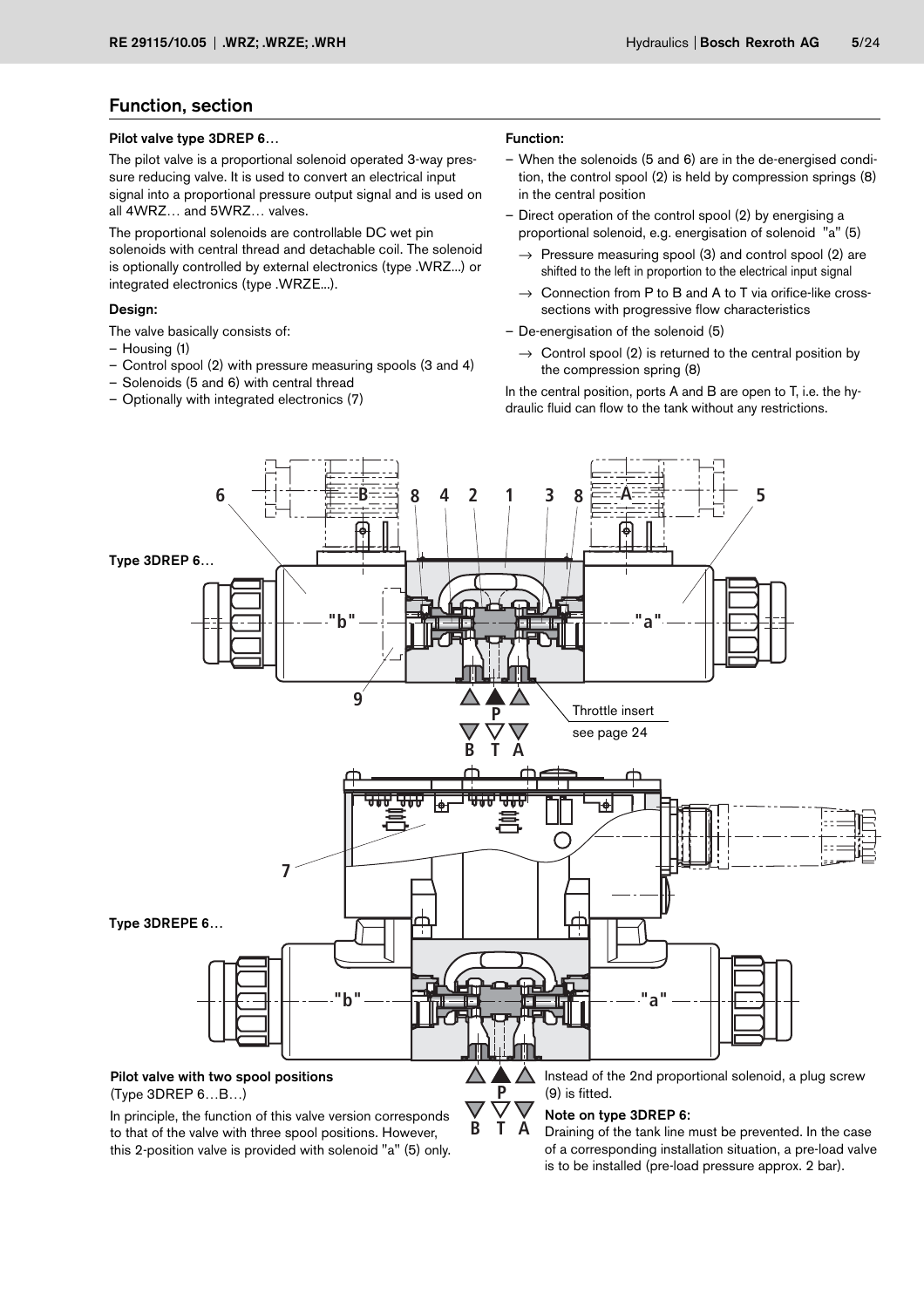# Function, section

Pilot operated proportional directional valves types 4WRZ… and 5WRZ.52…

Valves of type 4WRZ... are pilot operated 4-way directional valves with operation by proportional solenoids. They control the direction and magnitude of a flow.

Valves of type 5WRZ… are valves with an additional port "R" (size 52 only).

# Design:

The valves basically consist of:

- A pilot valve (9) with proportional solenoids (5 and 6)
- A main valve (10) with main spool (11) and centring spring (12)

## Function:

- When the solenoids (5 and 6) are de-energised, the main spool (11) is held by centring springs (12) in the central position
- Operation of the main spool (11) via the pilot valve  $(9)$  the main spool is moved proportionally, e.g. by energising solenoid "b" (6)
- $\rightarrow$  Connection from P to A and B to T via orifice-like cross-sections with progressive flow characteristics
- Pilot oil supply to the pilot valve internally via port P or externally via port X
- De-energisation of the solenoid (6)
	- $\rightarrow$  The control spool (2) and main spool (11) are returned to the central position
- Depending on the spool position, flow from P to A and B to T (R) or P to B and A to T (R).

With the help of an optional manual override (14 and 15) the control spool (2) can be moved without requiring the energisation of the solenoid.

## $\triangle$  Caution!

The unintended actuation of the manual override can lead to uncontrolled machine movements!



– Interconnecting plate (16) connects pilot port A with port T(Y) and pilot port B with P(X)

The pilot pressure in the main valve must not exceed 25 bar (16 bar for size 52)!

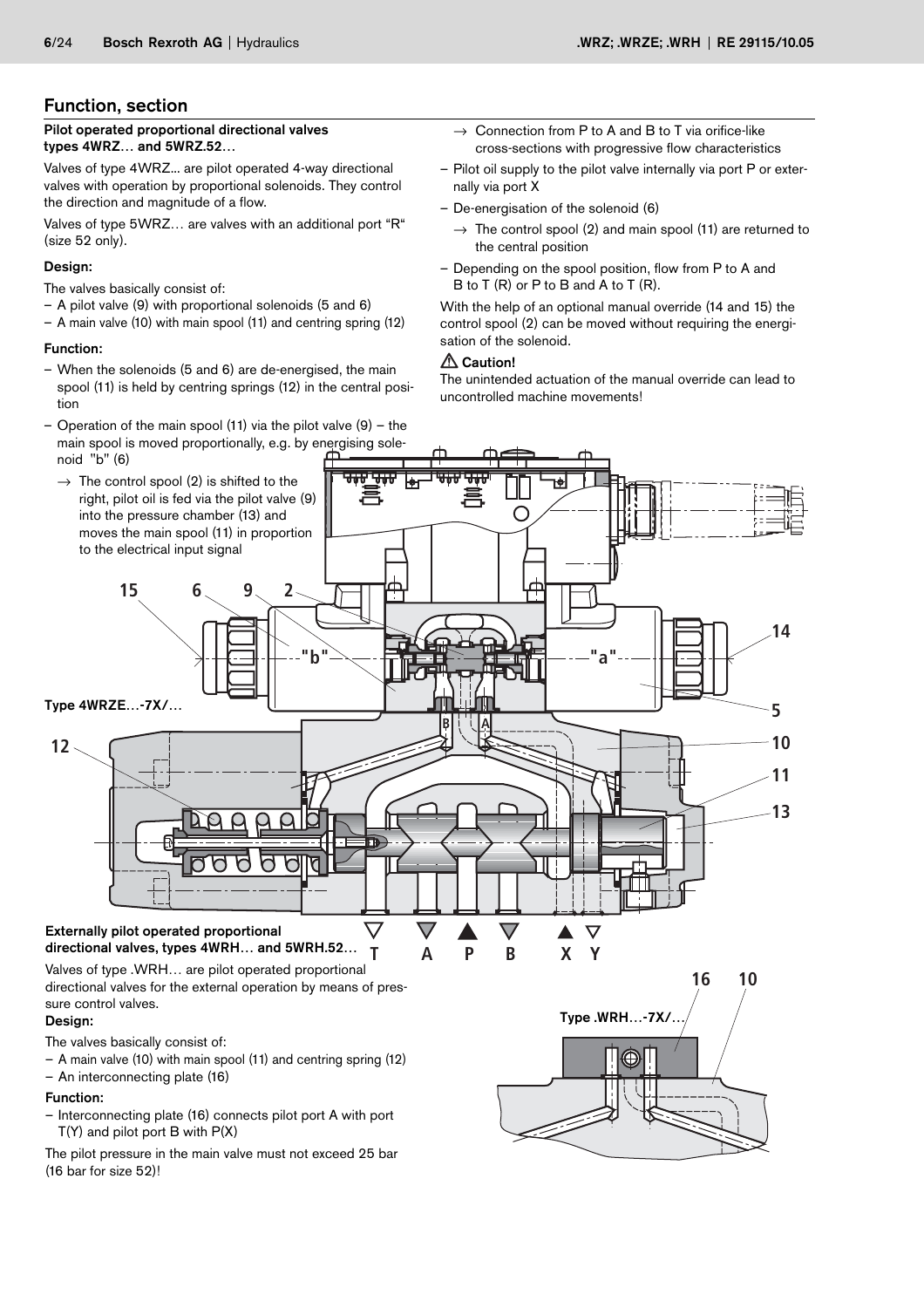# Technical data (for applications outside these parameters, please consult us!)

| General                                                          |                                                                                                                              |                            |                    |                                                                                |                           |                              |                |            |  |  |  |
|------------------------------------------------------------------|------------------------------------------------------------------------------------------------------------------------------|----------------------------|--------------------|--------------------------------------------------------------------------------|---------------------------|------------------------------|----------------|------------|--|--|--|
| Valve type                                                       |                                                                                                                              |                            |                    |                                                                                | .WRZ                      |                              | .WRZE          |            |  |  |  |
| Installation orientation                                         |                                                                                                                              |                            |                    | Optional, preferably horizontal<br>(commissioning notes according to RE 07800) |                           |                              |                |            |  |  |  |
| Storage temperature range                                        |                                                                                                                              |                            | °C                 |                                                                                |                           | $-20$ to $+80$ °C            |                |            |  |  |  |
| Ambient temperature range                                        |                                                                                                                              |                            | °C                 |                                                                                | $-20$ to $+70$            |                              | $-20$ to $+50$ |            |  |  |  |
| Weight                                                           | - Subplate mounting                                                                                                          | Size 10                    | kg                 |                                                                                | 7.8                       |                              | 8.0            |            |  |  |  |
|                                                                  |                                                                                                                              | Size 16                    | kg                 |                                                                                | 13.4                      |                              | 13.6           |            |  |  |  |
|                                                                  |                                                                                                                              | Size 25                    | kg                 |                                                                                | 18.2                      |                              | 18.4           |            |  |  |  |
|                                                                  |                                                                                                                              | Size 32                    | kg                 |                                                                                | 42.2                      |                              | 42.2           |            |  |  |  |
|                                                                  |                                                                                                                              | Size 52                    | kg                 |                                                                                | 79.5                      |                              | 79.7           |            |  |  |  |
|                                                                  | - Flange connection                                                                                                          | Size 52                    | kg                 |                                                                                | 77.5                      |                              | 77.7           |            |  |  |  |
|                                                                  | <b>Hydraulic</b> (measured with HLP46, $\vartheta_{\text{oil}} = 40 \text{ °C} \pm 5 \text{ °C}$ and $p = 100 \text{ bar}$ ) |                            |                    |                                                                                |                           |                              |                |            |  |  |  |
| Size                                                             |                                                                                                                              |                            | Size               | 10                                                                             | 16                        | 25                           | 32             | 52         |  |  |  |
| Operating pressure                                               |                                                                                                                              |                            |                    |                                                                                |                           |                              |                |            |  |  |  |
| - Pilot valve                                                    | External pilot oil supply                                                                                                    |                            | bar                |                                                                                | 20 to 100                 |                              |                |            |  |  |  |
|                                                                  |                                                                                                                              | Internal pilot oil supply  |                    | -                                                                              |                           |                              |                |            |  |  |  |
|                                                                  |                                                                                                                              |                            |                    | 100 to<br>315 with<br>"D3" only                                                | 100 to 350 with "D3" only |                              |                |            |  |  |  |
| - Main valve                                                     |                                                                                                                              |                            | bar                | up to 315                                                                      | up to 350                 | up to 350                    | up to 350      | up to 350  |  |  |  |
| Return flow pres-<br>sure                                        | $-$ Port T (port R)<br>(external pilot oil drain)                                                                            |                            | bar                | up to 315                                                                      | up to 250                 | up to 250                    | up to 150      | up to 250  |  |  |  |
|                                                                  | $-$ Port T                                                                                                                   | (internal pilot oil drain) |                    |                                                                                | up to $30$                | up to 30                     | up to 30       |            |  |  |  |
|                                                                  | - Port Y                                                                                                                     |                            | bar                | up to 30                                                                       | up to 30                  | up to 30                     | up to 30       | up to 30   |  |  |  |
| Flow of the main valve                                           |                                                                                                                              |                            | l/min              | up to 170                                                                      | up to 460                 | up to 870                    | up to 1600     | up to 2800 |  |  |  |
| input signal $0 \rightarrow 100 \%$                              | Pilot oil flow in port X and Y with a stepped                                                                                |                            | l/min              | 3.5                                                                            | 5.5                       | 7                            | 15.9           | 7          |  |  |  |
| Pilot oil volume<br>for switching process $0 \rightarrow 100 \%$ |                                                                                                                              |                            | $\rm cm^3$         | 1.7                                                                            | 4.6                       | 10                           | 26.5           | 54.3       |  |  |  |
| Hydraulic fluid                                                  |                                                                                                                              |                            |                    | Mineral oil (HL, HLP) to DIN 51524<br>Further fluids on enquiry!               |                           |                              |                |            |  |  |  |
| Hydraulic fluid temperature range                                |                                                                                                                              |                            | °C                 | $-20$ to $+80$ (preferably $+40$ to $+50$ )                                    |                           |                              |                |            |  |  |  |
| Viscosity range                                                  |                                                                                                                              |                            | mm <sup>2</sup> /s | 20 to 380 (preferably 30 to 46)                                                |                           |                              |                |            |  |  |  |
|                                                                  | Max. permissible degree of contamination of the hydraulic fluid                                                              |                            |                    |                                                                                |                           |                              |                |            |  |  |  |
| Cleanliness class                                                | - Pilot valve                                                                                                                |                            |                    |                                                                                |                           | Class 18/16/13 <sup>1)</sup> |                |            |  |  |  |
| to ISO 4406 (c)                                                  | - Main valve                                                                                                                 |                            |                    |                                                                                |                           | Class 20/18/15 <sup>1)</sup> |                |            |  |  |  |
| Hysteresis                                                       |                                                                                                                              |                            | $\%$               | $\leq 6$                                                                       |                           |                              |                |            |  |  |  |

<sup>1)</sup> The cleanliness classes specified for components must be adhered to in hydraulic systems. Effective filtration prevents malfunction and, at the same time, increases the service life of components.

For the selection of filters, see data sheets RE 50070, RE 50076, RE 50081, RE 50086 and RE 50088.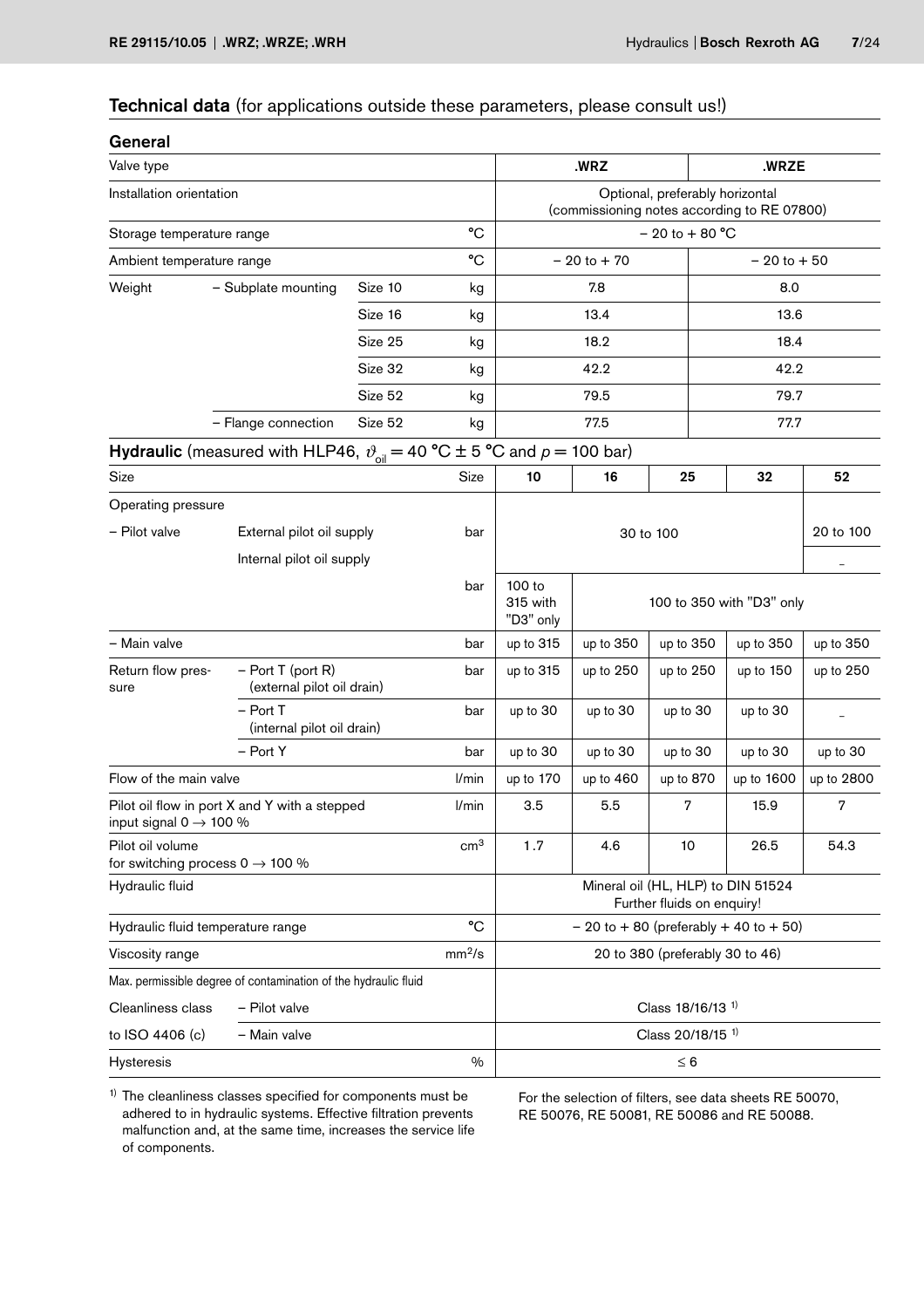# Technical data (for applications outside these parameters, please consult us!)

| <b>Electrical</b>                                   |                       |               |                                                             |             |  |  |  |
|-----------------------------------------------------|-----------------------|---------------|-------------------------------------------------------------|-------------|--|--|--|
| Valve type                                          |                       |               | $.WRZ$ <sup>1)</sup>                                        | .WRZE       |  |  |  |
| Type of protection of the valve to EN 60529         |                       |               | IP65 with cable socket mounted and locked                   |             |  |  |  |
| Type of voltage                                     |                       |               |                                                             | DC          |  |  |  |
| Command value overlap                               |                       | $\%$          |                                                             | 15          |  |  |  |
| Max. current                                        |                       | A             | 1.5                                                         | 2.5         |  |  |  |
| Solenoid coil resistance                            | - Cold value at 20 °C | Ω             | 4.8                                                         | $\mathbf 2$ |  |  |  |
|                                                     | - Max. hot value      | Ω             | 7.2                                                         | 3           |  |  |  |
| Duty cycle                                          |                       | $\frac{0}{0}$ |                                                             | 100         |  |  |  |
| Max. coil temperature 3)                            |                       | °C            |                                                             | 150         |  |  |  |
| Electrical connection                               | – WRZ                 |               | With component plug to DIN EN 175301-803                    |             |  |  |  |
|                                                     |                       |               | Cable socket to DIN EN 175301-803 <sup>2)</sup>             |             |  |  |  |
|                                                     | – WRZE                |               | With component plug to DIN EN 175201-804                    |             |  |  |  |
|                                                     |                       |               | Cable socket to DIN EN 175201-804 <sup>2)</sup>             |             |  |  |  |
| <b>Control electronics</b>                          |                       |               |                                                             |             |  |  |  |
| Integrated electronics (OBE) for type .WRZE         |                       |               | Integrated in the valve, see pages 9 and 10                 |             |  |  |  |
| Current consumption                                 | $I_{\text{max}}$      | А             |                                                             | 1,8         |  |  |  |
|                                                     | - Power pulse current | A             |                                                             | 3           |  |  |  |
| Command value signal                                | - Voltage input "A1"  | V             | L.                                                          | ±10         |  |  |  |
|                                                     | - Current input "F1"  | mA            |                                                             | 4 to 20     |  |  |  |
| Suitable for type WRZE                              |                       |               |                                                             |             |  |  |  |
| Analogue command value card <sup>2)</sup>           |                       |               | VT-SWKA-1-1X/ according to data sheet RE 30255              |             |  |  |  |
| Digital command value card <sup>2)</sup>            |                       |               | VT-HACD-1-1X/ according to data sheet RE 30143              |             |  |  |  |
| Analogue command value modules <sup>2)</sup>        |                       |               | VT-SWMA-1-1X/ according to data sheet RE 29902              |             |  |  |  |
|                                                     |                       |               | VT-SWMKA-1-1X/ according to data sheet RE 29903             |             |  |  |  |
| <b>External electronics for type WRZ</b>            |                       |               |                                                             |             |  |  |  |
| Analogue amplifier                                  | - With 1 ramp time    |               | VT- VSPA2-1-2X/V0/T1, according to data sheet RE 30110      |             |  |  |  |
| in Euro-card format <sup>2)</sup>                   | - With 5 ramp times   |               | VT-VSPA2-1-2X/V0/T5, according to data sheet RE 30110       |             |  |  |  |
| Digital amplifier in Euro-card format <sup>2)</sup> |                       |               | VT-VSPD-1-2X/, acc. to data sheet RE 30523 - middle of 2006 |             |  |  |  |
| Analogue amplifiers of modular design <sup>2)</sup> |                       |               | VT 11118-1X/, according to data sheet RE 30218              |             |  |  |  |

1) With control electronics by Bosch Rexroth

2) Separate order

<sup>3)</sup> Due to the surface temperatures occurring on solenoid coils, the European standards EN 563 and EN 982 must be observed!

Note: For details regarding environment simulation testing in the fields of EMC (electromagnetic compatibility), climate and mechanical stress, see RE 29115-U (declaration on environmental compatibility).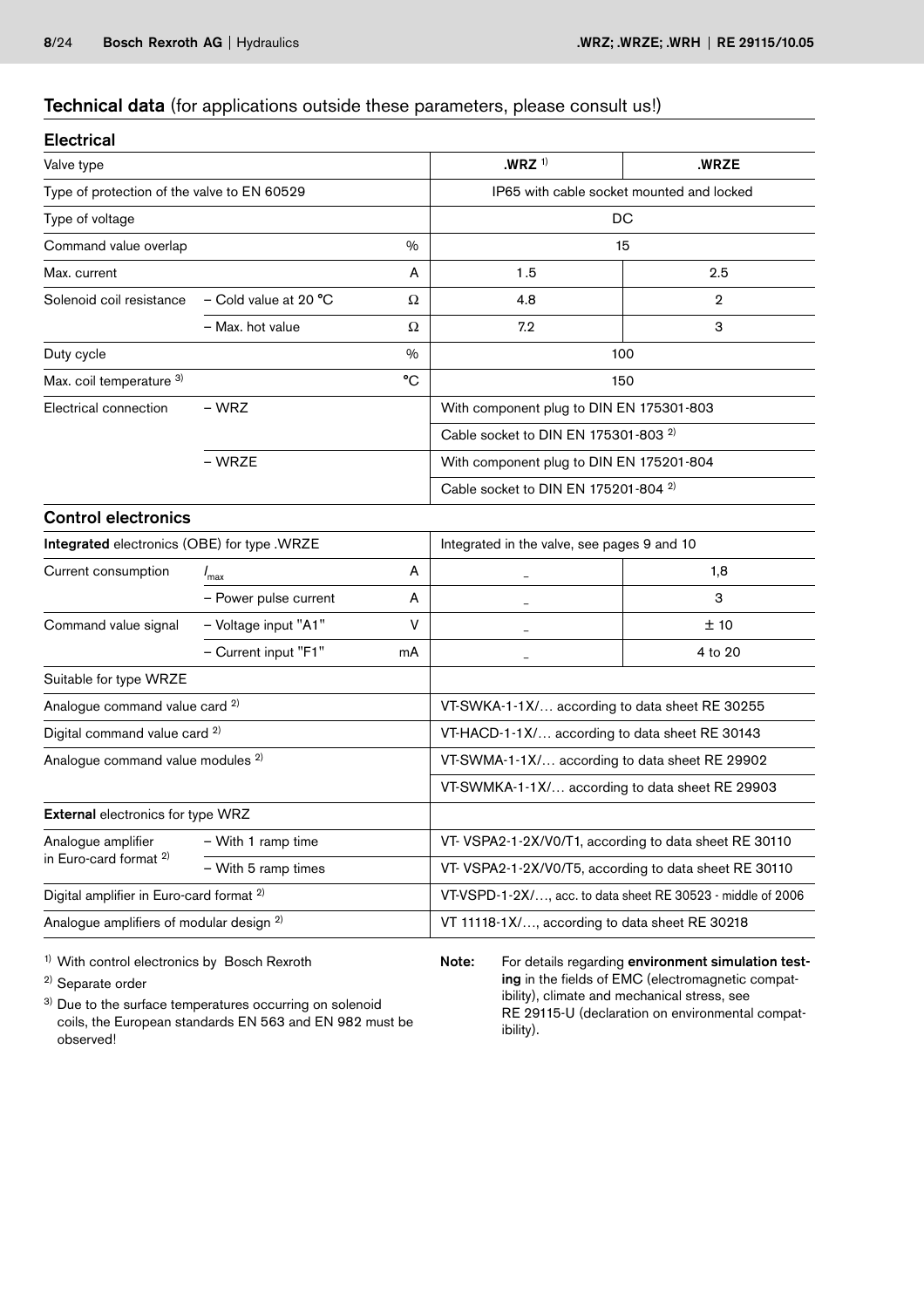# Electrical connection, cable sockets (nominal dimensions in mm)

## For type .WRZ... (for external electronics – not for version " $J^*$  = seawater-resistant)





Cable socket to DIN EN 175301-803 Solenoid a, colour: grey Separate order under material no. R901017010 Solenoid **b**, colour: black Separate order under material no. R901017011



Pin assignment for version "J" = seawater-resistant





For type .WRZE... (with integrated electronics (OBE) and for version  $"J"$  = seawater-resistant) Cable socket to DIN EN 175201-804

Separate order under material no. R900021267 (version made of plastic)

**91** For the pin assignment, see block circuit diagram on page 10



Cable socket to DIN EN 175201-804

Separate order under material no. R900223890 (metal version) For the pin assignment, see block circuit diagram on page 10



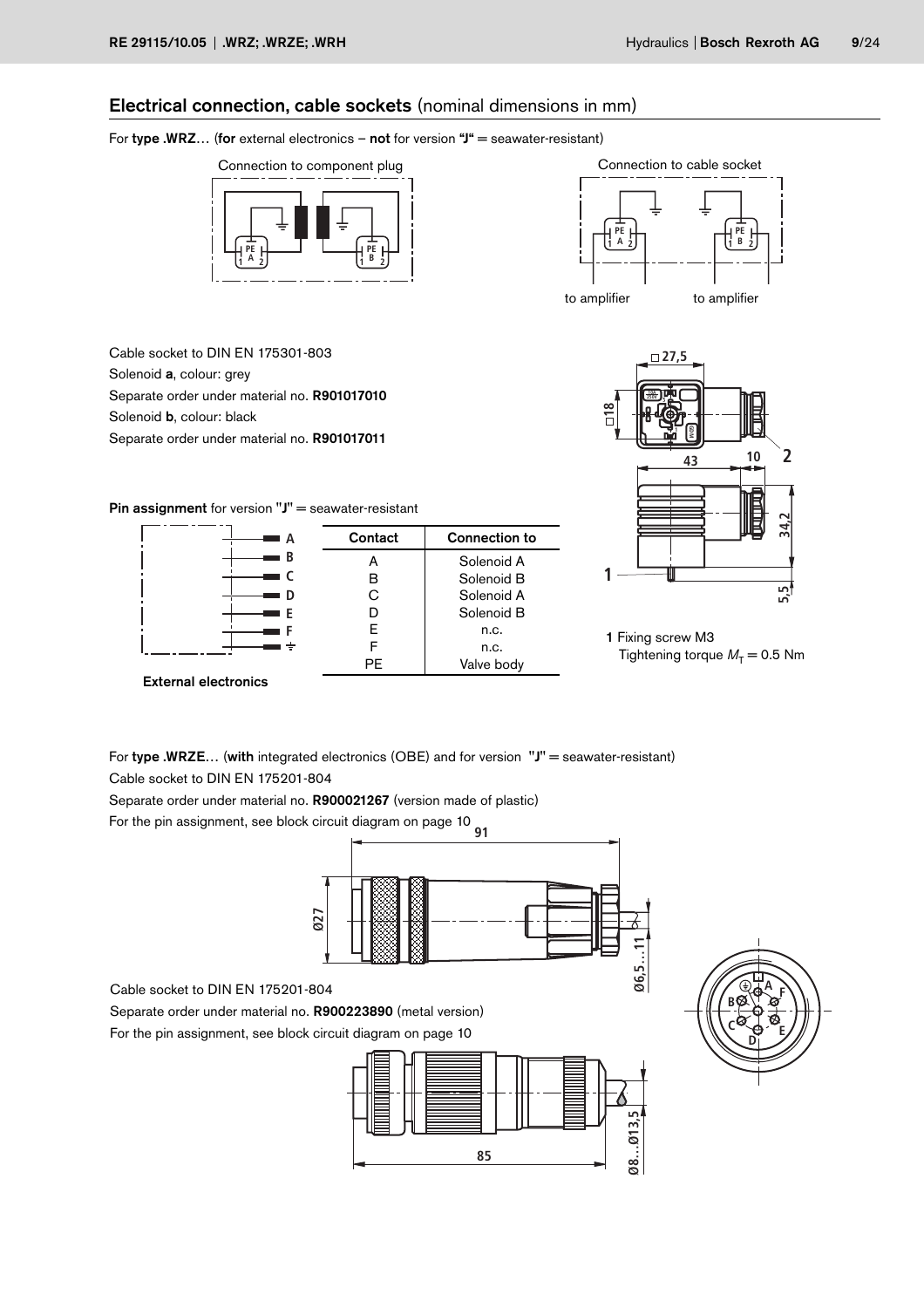# Integrated electronics (OBE) for type WRZE

# Pin assignment of component plug

| aidiilliciir ol colliboliciir bind    |                 | Contact | Signal                                                           |
|---------------------------------------|-----------------|---------|------------------------------------------------------------------|
| A                                     | Supply voltage  | A       | 24 VDC (19 to 35 VDC)                                            |
|                                       |                 | в       | GND                                                              |
|                                       |                 | С       | Cannot be used <sup>1)</sup>                                     |
| Ð                                     | Differential    | D       | Command value $(\pm 10 \text{ V} / 4 \text{ to } 20 \text{ mA})$ |
|                                       | amplifier input | E       | reference potential                                              |
|                                       |                 |         | Cannot be used 1)                                                |
| Integrated electronics<br>(coo holow) | PE conductor    | ⊕       | <b>PE</b>                                                        |

(see below)

Command value: Positive command value (0 to 10 V or 12 to 20 mA) at D and reference potential at E causes a flow from P to A and B to T.

> Negative command value (0 to – 10 V or 12 to 4 mA) at D and reference potential at E causes a flow from P to B and A to T.

For valves with 1 solenoid on the "a" side (spool variants EA and W6A) reference potential at E and positive command value at D (0 to 10 V or 4 to 20 mA) causes a flow from P to B and A to T.

**Connecting cable:** Recommendation:  $-$  up to 25 m cable length: Type LiYCY 5 x 0.75 mm<sup>2</sup>

– up to 50 m cable length: Type LiYCY 5 x 1.0 mm<sup>2</sup>

Outer diameter 6.5 to 11 mm or 8 to 13.5 mm, respectively

Connect shield to PE on the supply side only.

<sup>1)</sup> Slots C and F must not be connected!

#### Block circuit diagram / pin assignment of integrated electronics

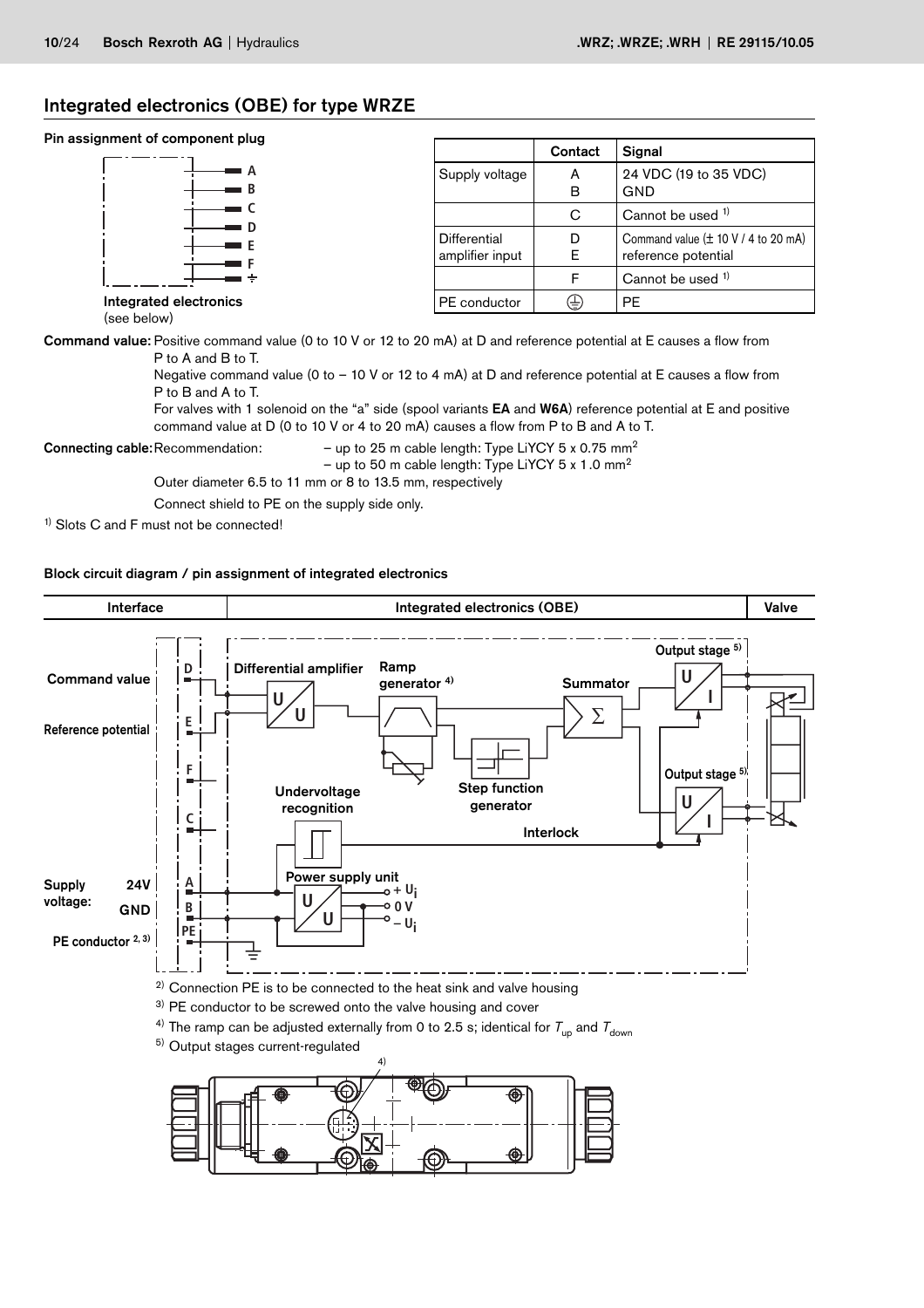Characteristic curves (measured with spools "E, W6-, EA, W6A" and HLP46,  $\vartheta_{\text{oil}} = 40 \degree \text{C} \pm 5 \degree \text{C}$  and  $p = 100$  bar) Size 10



Transient functions with stepped electrical input signals, measured at  $p_{\rm St} = 50$  bar

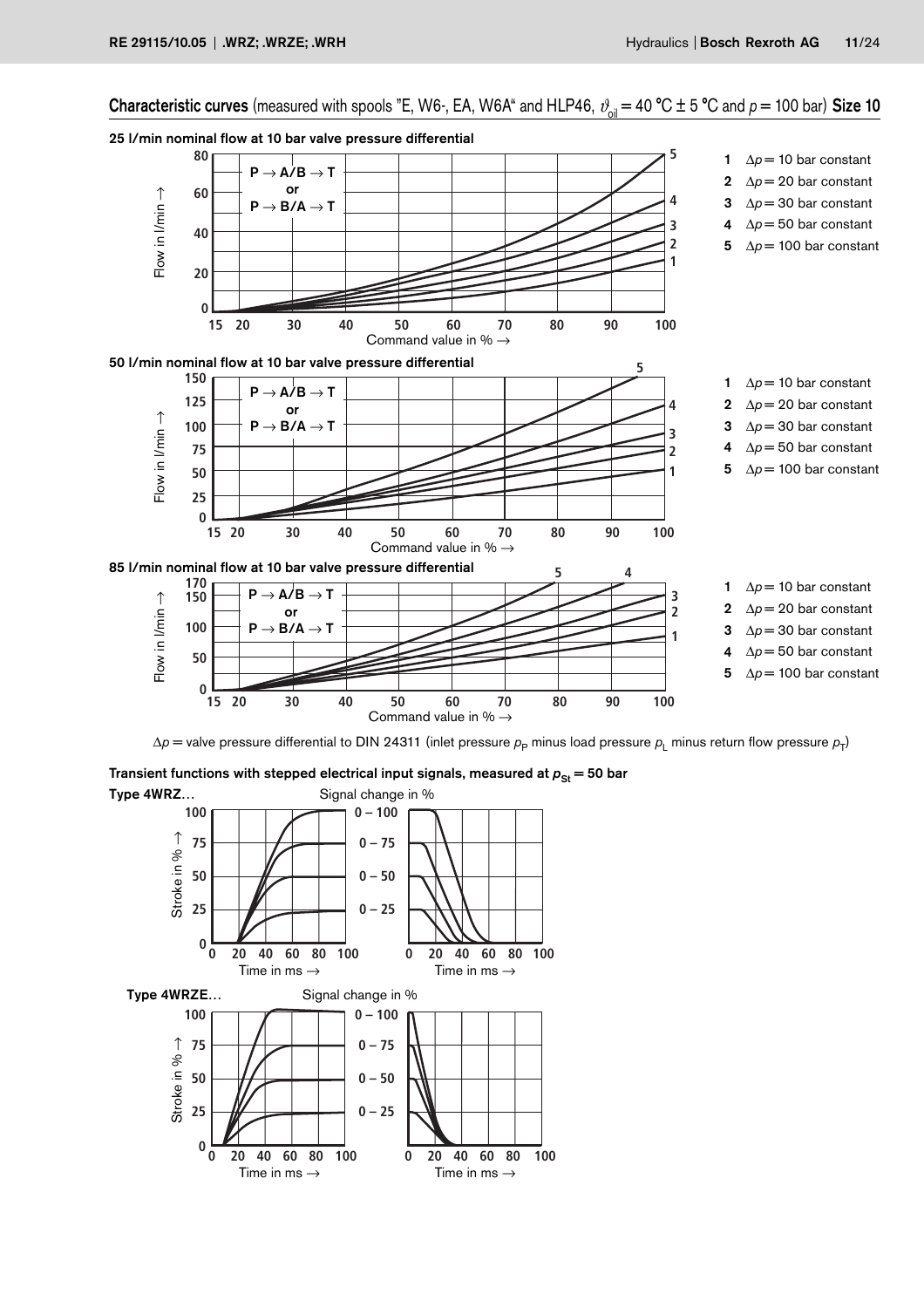# Characteristic curves (measured with spools "E, W6-, EA, W6A" and HLP46,  $\vartheta_{\text{oil}} = 40 \text{ °C} \pm 5 \text{ °C}$  and  $p = 100 \text{ bar}$ ) Size 16

# 100 l/min nominal flow at 10 bar valve pressure differential



- 1  $\Delta p = 10$  bar constant
- 2  $\Delta p = 20$  bar constant
- 3  $\Delta p = 30$  bar constant
- 4 ∆*p* = 50 bar constant
- 5  $\Delta p = 100$  bar constant

# 150 l/min nominal flow at 10 bar valve pressure differential



- 1  $\Delta p = 10$  bar constant
- 2  $\Delta p = 20$  bar constant
- 3  $\Delta p = 30$  bar constant
- 4 ∆*p* = 50 bar constant
- 5  $\Delta p = 100$  bar constant



#### Type 4WRZ… Signal change in % **100 0 – 100** Stroke in %  $\rightarrow$ Stroke in % → **75 0 – 75 50 0 – 50 25 0 – 25 <sup>0</sup> <sup>0</sup> <sup>30</sup> <sup>60</sup> <sup>90</sup> <sup>120</sup> <sup>150</sup> 0 30 60 90 120 150** Time in ms  $\rightarrow$  Time in ms  $\rightarrow$ Type 4WRZE... Signal change in % **100 0 – 100** Stroke in %  $\rightarrow$ Stroke in % → **75 0 – 75 50 0 – 50 25 0 – 25 <sup>0</sup> <sup>0</sup> <sup>30</sup> <sup>60</sup> <sup>90</sup> <sup>120</sup> <sup>150</sup> 0 30 60 90 120 150** Time in ms  $\rightarrow$  Time in ms  $\rightarrow$

Transient functions with stepped electrical input signals, measured at  $p_{St} = 50$  bar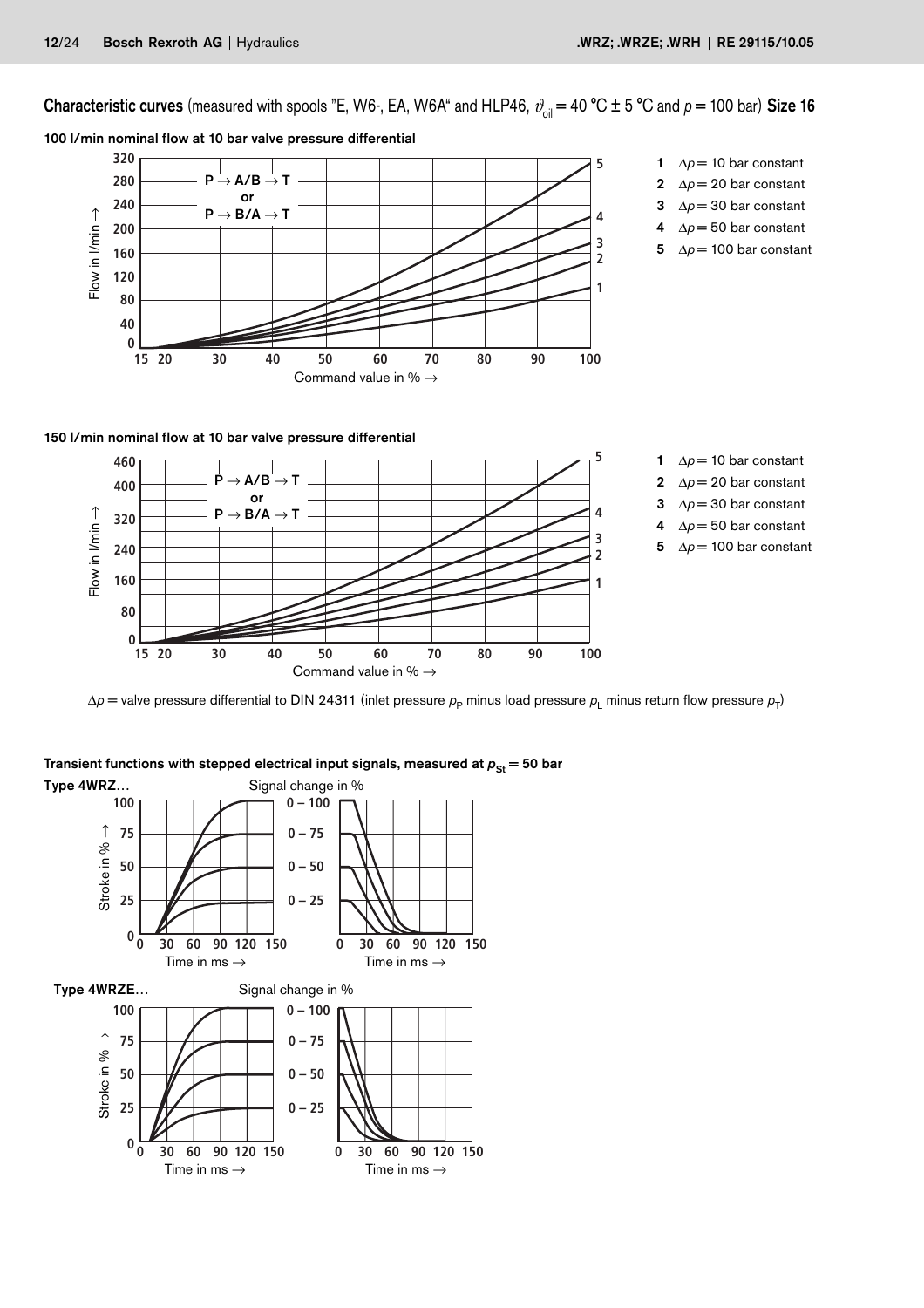Characteristic curves (measured with spools "E, W6-, EA, W6A" and HLP46,  $\vartheta_{\text{oil}} = 40 \text{ °C} \pm 5 \text{ °C}$  and  $\rho = 100 \text{ bar}$ ) Size 25

220 l/min nominal flow at 10 bar valve pressure differential



325 l/min nominal flow at 10 bar valve pressure differential



Transient functions with stepped electrical input signals, measured at  $p_{St} = 50$  bar Type 4WRZ… Signal change in %

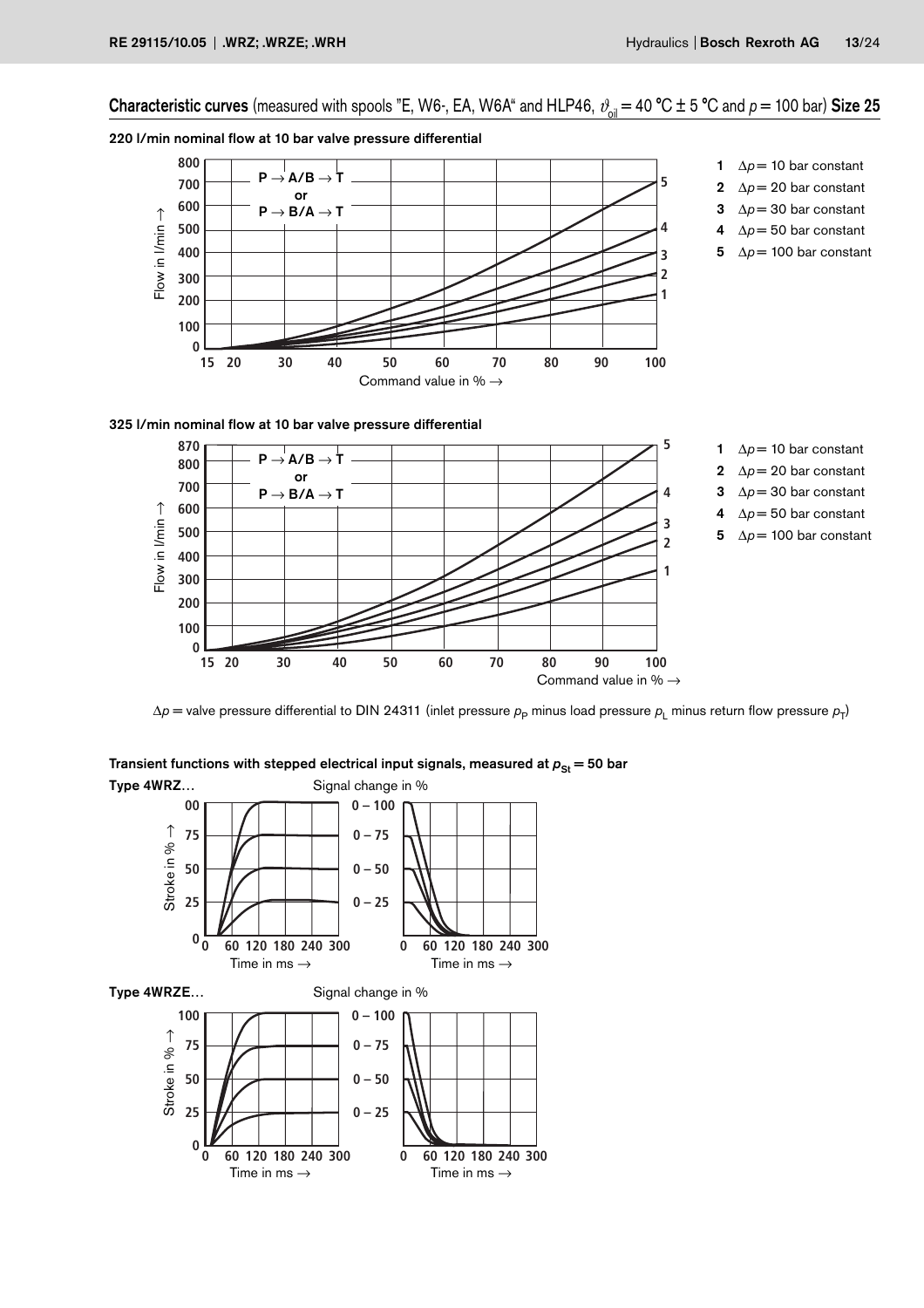# Characteristic curves (measured with spools "E, W6-, EA, W6A" and HLP46,  $\vartheta_{\text{oil}} = 40 \text{ °C} \pm 5 \text{ °C}$  and  $p = 100 \text{ bar}$ ) Size 32

## 360 l/min nominal flow at 10 bar valve pressure differential



- 1  $\Delta p = 10$  bar constant
- 2  $\Delta p = 20$  bar constant
- 3  $\Delta p = 30$  bar constant
- 4 ∆*p* = 50 bar constant 5  $\Delta p = 100$  bar constant

520 l/min nominal flow at 10 bar valve pressure differential



Type 4WRZ… Signal change in % **100 0 – 100** Stroke in %  $\rightarrow$ Stroke in % → **75 0 – 75 50 0 – 50 25 0 – 25 <sup>0</sup> <sup>0</sup> <sup>80</sup> <sup>160</sup> <sup>240</sup> <sup>320</sup> <sup>400</sup> 0 80 160 240 320 400** Time in ms  $\rightarrow$  Time in ms  $\rightarrow$ Type 4WRZE... Signal change in % **100 0 – 100** Stroke in %  $\rightarrow$ Stroke in % → **75 0 – 75 50 0 – 50 0 – 25 25**  $0 \frac{W}{\frac{1}{100}}$  **160 240 320 400**<br>Time in ms  $\rightarrow$ **0 80 160 240 320 400** Time in ms  $\rightarrow$ 

# Transient functions with stepped electrical input signals, measured at  $p_{St} = 50$  bar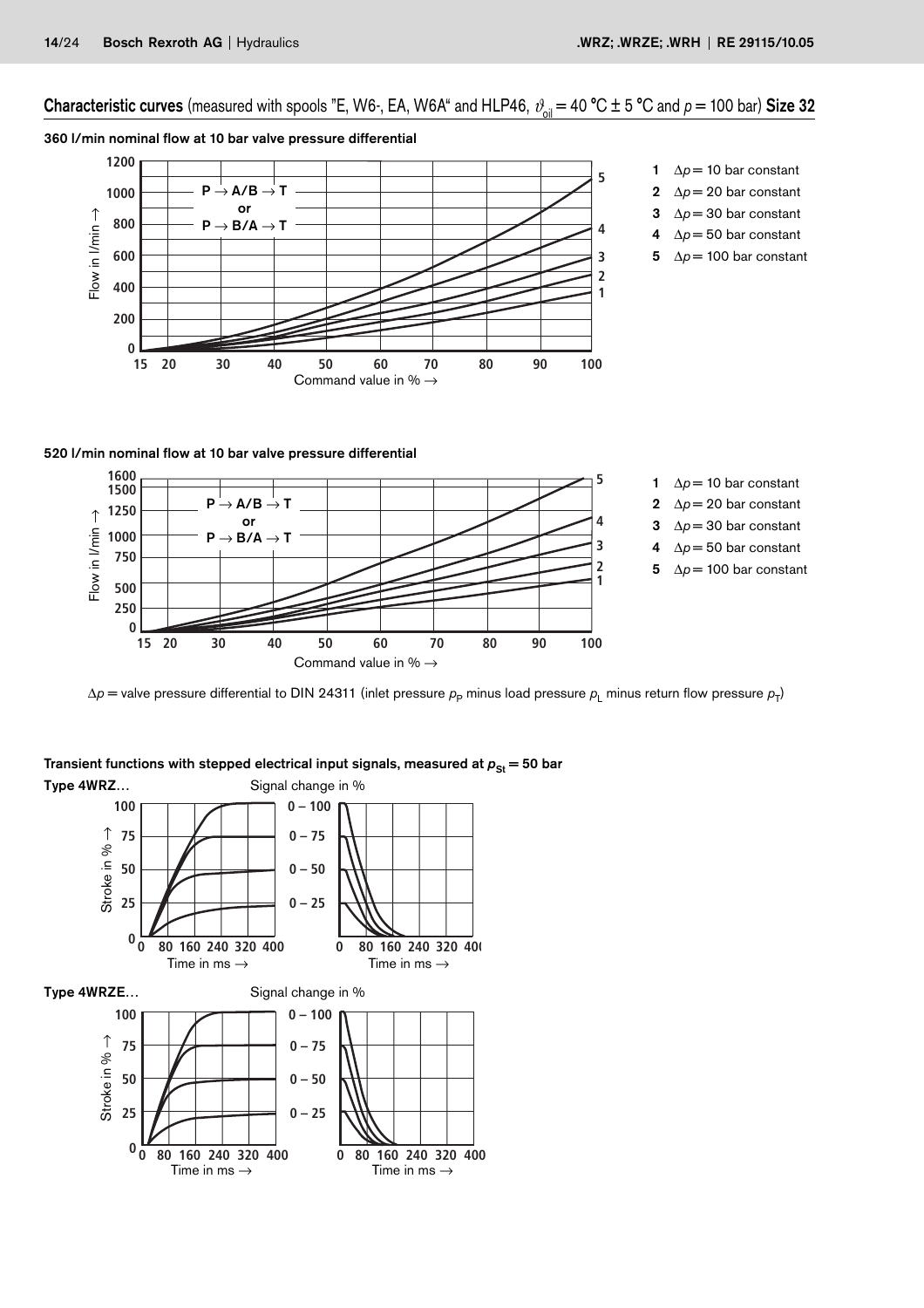# Characteristic curves (measured with spools "E, W6-, EA, W6A" and HLP46,  $\vartheta_{\text{oil}} = 40 \degree C \pm 5 \degree C$  and  $p = 100$  bar) Size 52





- 1  $\Delta p = 10$  bar constant
- 2  $\Delta p = 20$  bar constant
- 3  $\Delta p = 30$  bar constant
- 4 ∆*p* = 50 bar constant
- 5  $\Delta p = 100$  bar constant

Transient functions with stepped electrical input signals, measured at  $p_{St} = 50$  bar Type .WRZ… Signal change in %

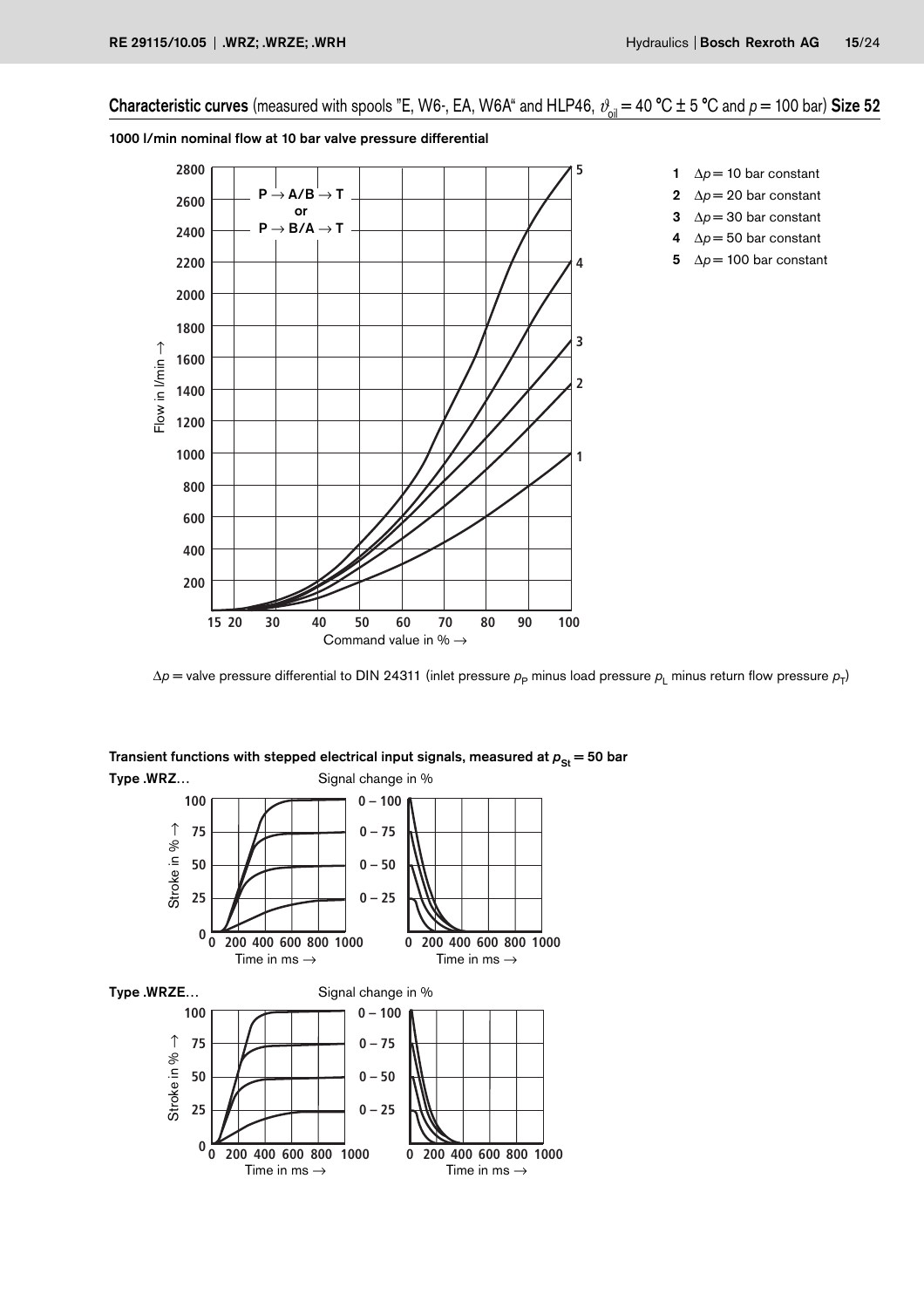

- 6 Proportional solenoid "b"
- 7 Cable socket "A", separate order, see page 9
- 8 Cable socket "B", separate orde, see page 9
- 9 Cable socket, separate order, see page 9
- 10 Concealed manual override "N9"
- 11 Cover for valves with one solenoid
- 12 Nameplate for pilot valve
- 13 Nameplate for main valve
- 14 Integrated electronics (OBE)
- 15 Pressure reducing valve "D3"
- 16 Identical seal rings for ports A, B, P, T and T1
- 17 Identical seal rings for ports X and Y
- 18 Space required to remove cable socket
- 19 Interconnection plate (type 4WRH…)

valve mounting surface

Tolerances to: – General tolerances ISO 2768-mK

20 Machined mounting face, position of ports to ISO 4401- 05-05-0-94, ports X and Y deviating from the standard as required:

 $-$  Ports A, B, T, T1 and P Ø11 mm.

Subplates according to data sheet RE 45054 and valve fixing screws must be ordered separately.

Subplates: G 534/01 (G 3/4) without ports X, Y, T1 G 535/01 (G 3/4) with ports X, Y G 536/01 (G 1) with ports X, Y

Valve fixing screws, see page 23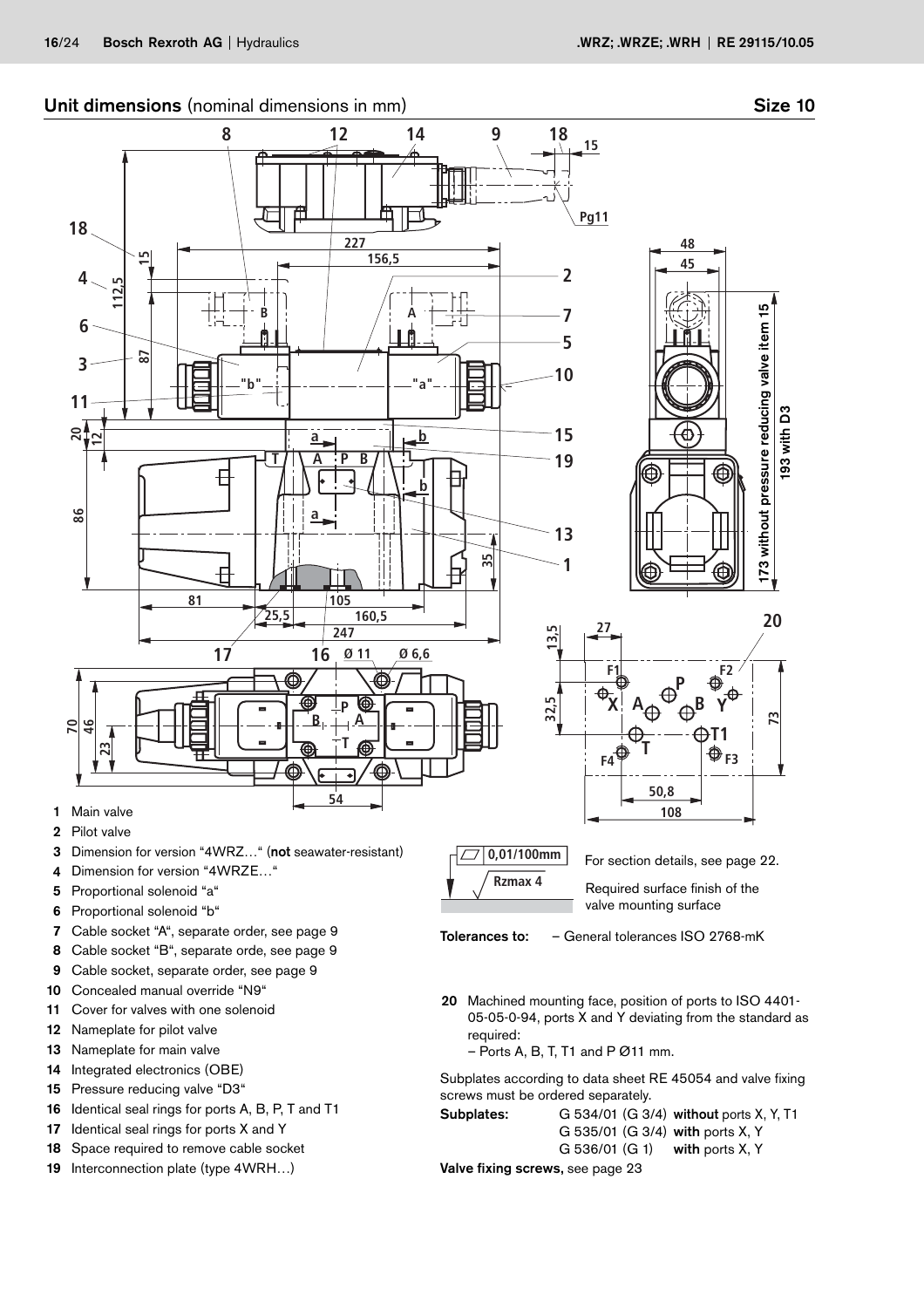

- 1 Main valve
- 2 Pilot valve
- 3 Dimension for version "4WRZ…" (not seawater-resistant)
- 4 Dimension for version "4WRZE…"
- 5 Proportional solenoid "a"
- 6 Proportional solenoid "b"
- 7 Cable socket "A", separate order, see page 9
- 8 Cable socket "B", separate order, see page 9
- 9 Cable socket, separate order, see page 9
- 10 Concealed manual override "N9"
- 11 Cover for valves with one solenoid
- 12 Nameplate for pilot valve
- 13 Nameplate for main valve
- 14 Integrated electronics (OBE)
- 15 Pressure reducing valve "D3"
- 16 Identical seal rings for ports A, B, P and T
- 17 Identical seal rings for ports X and Y
- 18 Space required to remove cable socket
- 19 Interconnection plate (type 4WRH...)

**0,01/100mm Rzmax 4** For section details, see page 22. Required surface finish of the valve mounting surface



- 20 Machined mounting face, position of ports to ISO 4401- 07-06-0-94, ports X and Y deviating from the standard as required: Ports A, B, P, T Ø20 mm.
- 21 Locating pin

Subplates according to data sheet RE 45056 and valve fixing screws must be ordered separately.

| Subplates:                       | G 172/01 (G 3/4)                     | G 172/02 (M27 x 2) |  |  |  |  |  |  |
|----------------------------------|--------------------------------------|--------------------|--|--|--|--|--|--|
|                                  | $G$ 174/01 $(G_1)$                   |                    |  |  |  |  |  |  |
|                                  | G 174/02 (M33 x 2) G 174/08 (flange) |                    |  |  |  |  |  |  |
| Valve fixing screws, see page 23 |                                      |                    |  |  |  |  |  |  |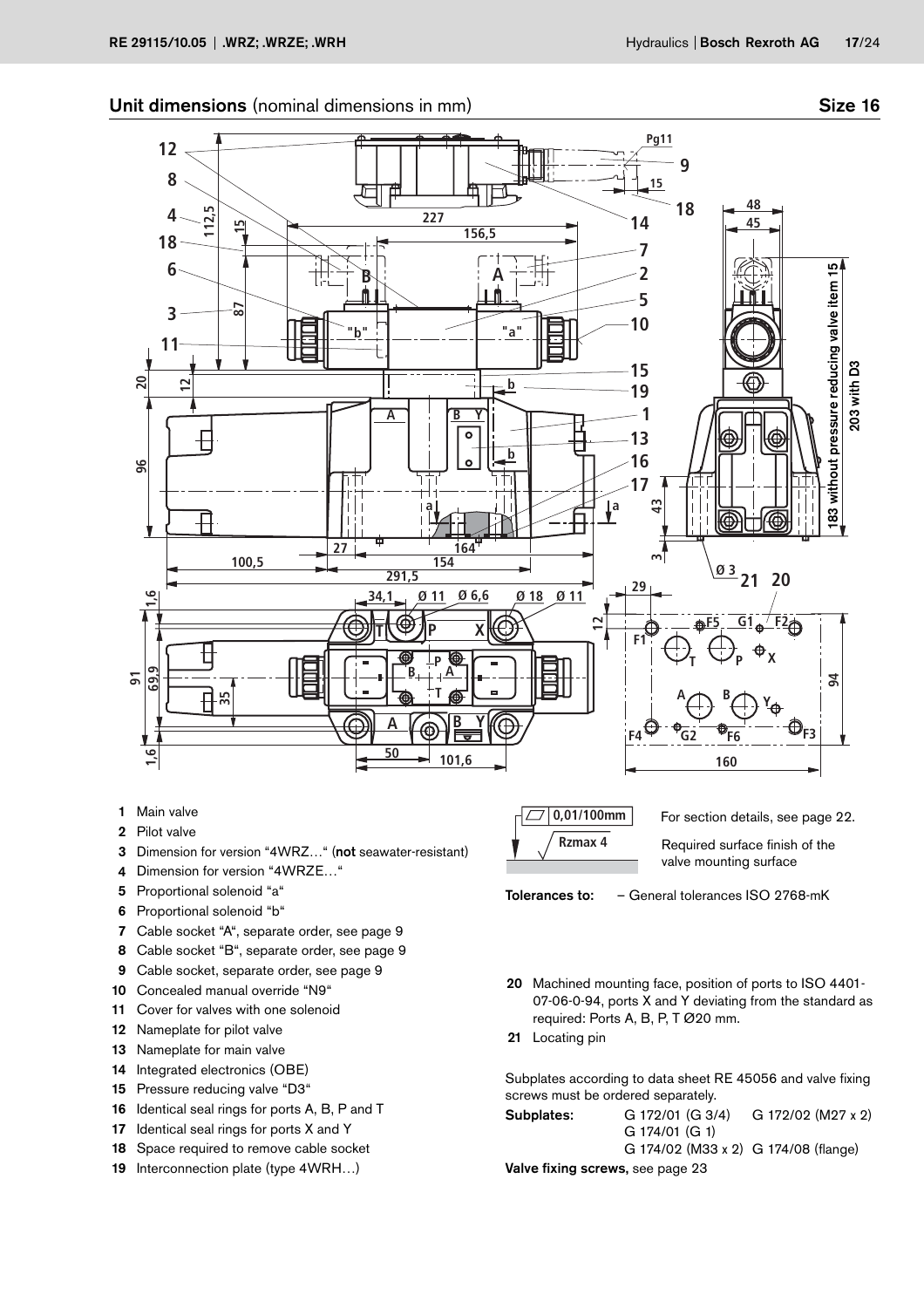

- 8 Cable socket "B", separate order, see page 9
- 9 Cable socket, separate order, see page 9
- 10 Concealed manual override "N9"
- 11 Cover for valves with one solenoid
- 12 Nameplate for pilot valve
- 13 Nameplate for main valve
- 14 Integrated electronics (OBE)
- 15 Pressure reducing valve "D3"
- 16 Identical seal rings for ports A, B, P and T
- 17 Identical seal rings for ports X and Y
- 18 Space required to remove cable socket
- 19 Interconnection plate (type 4WRH…)

ports X and Y as required deviating from the standard: – Ports A, B and T Ø25 mm

– Port P Ø24 mm 21 Locating pin

ISO 4401-08-07-0-94,

Subplates according to data sheet RE 45058 and valve fixing screws must be ordered separately.

Subplates: G 151/01 (G 1) G 154/01 (G 1 1/4); G 154/08 (flange)

G 156/01 (G 1 1/2)

Valve fixing screws, see page 23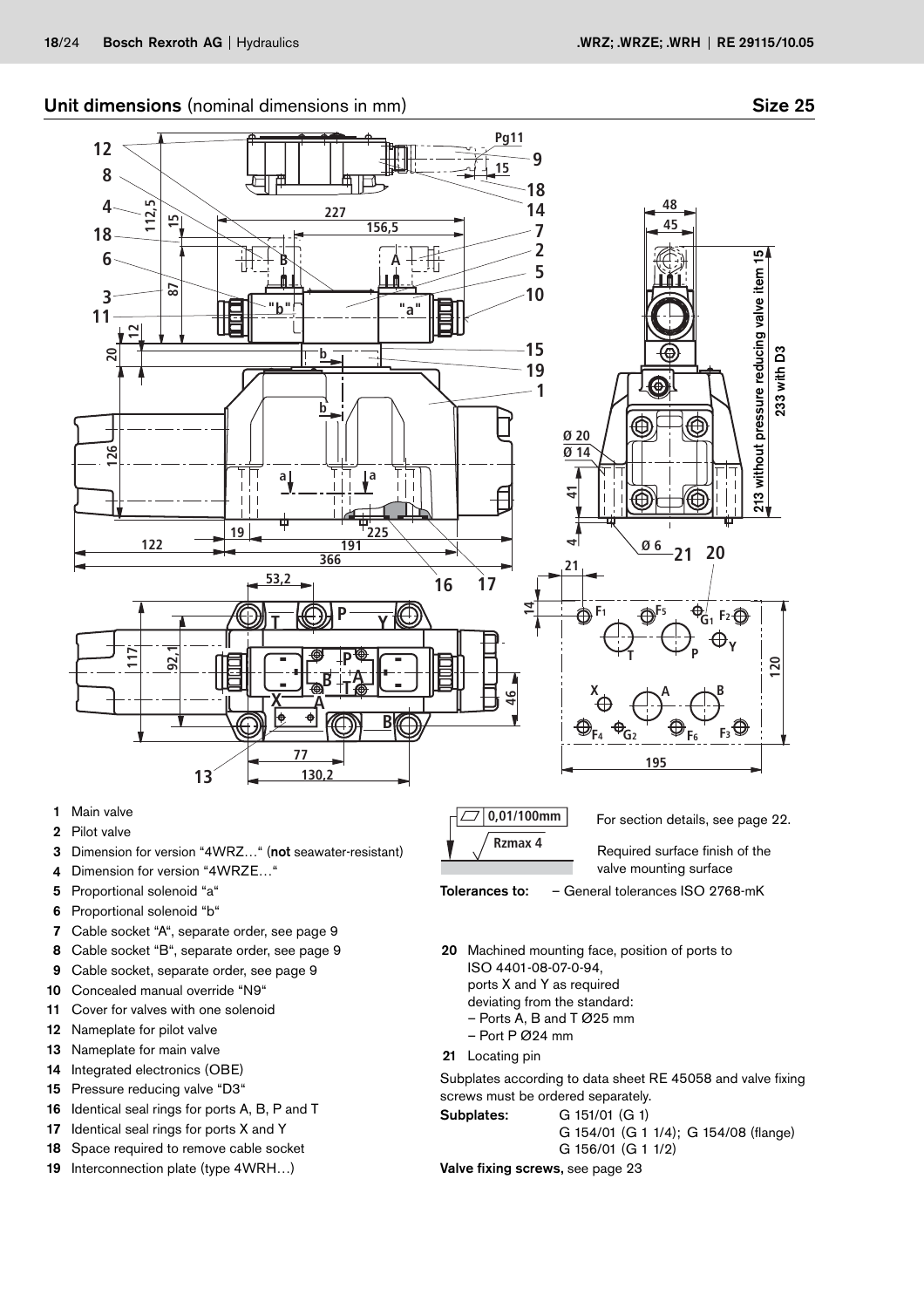



- 1 Main valve
- 2 Pilot valve
- 3 Dimension for version "4WRZ…" (not seawater-resistant)
- 4 Dimension for version "4WRZE…"
- 5 Proportional solenoid "a"
- 6 Proportional solenoid "b"
- 7 Cable socket "A", separate order, see page 9
- 8 Cable socket "B", separate order, see page 9
- 9 Cable socket, separate order, see page 9
- 10 Concealed manual override "N9"
- 11 Cover for valves with one solenoid
- 12 Nameplate for pilot valve
- 13 Nameplate for main valve
- 14 Integrated electronics (OBE)
- 15 Pressure reducing valve "D3"
- 16 Identical seal rings for ports A, B, P and T
- 17 Identical seal rings for ports X and Y
- 18 Space required to remove cable socket
- 19 Interconnection plate (type 4WRH...)



Tolerances to: – General tolerances ISO 2768-mK

- 20 Machined mounting face, position of ports to ISO 4401-10-08-0-94, ports X and Y as required deviating from standard:  $-$  Ports A, B, T and P  $\emptyset$ 38 mm.
- 21 Locating pin

Subplates according to data sheet RE 45060 and valve fixing screws must be ordered separately. Subplates: G 157/01 (G 1 1/2) G 158/10 (flange)

G 157/02 (M48 x 2)

Valve fixing screws, see page 23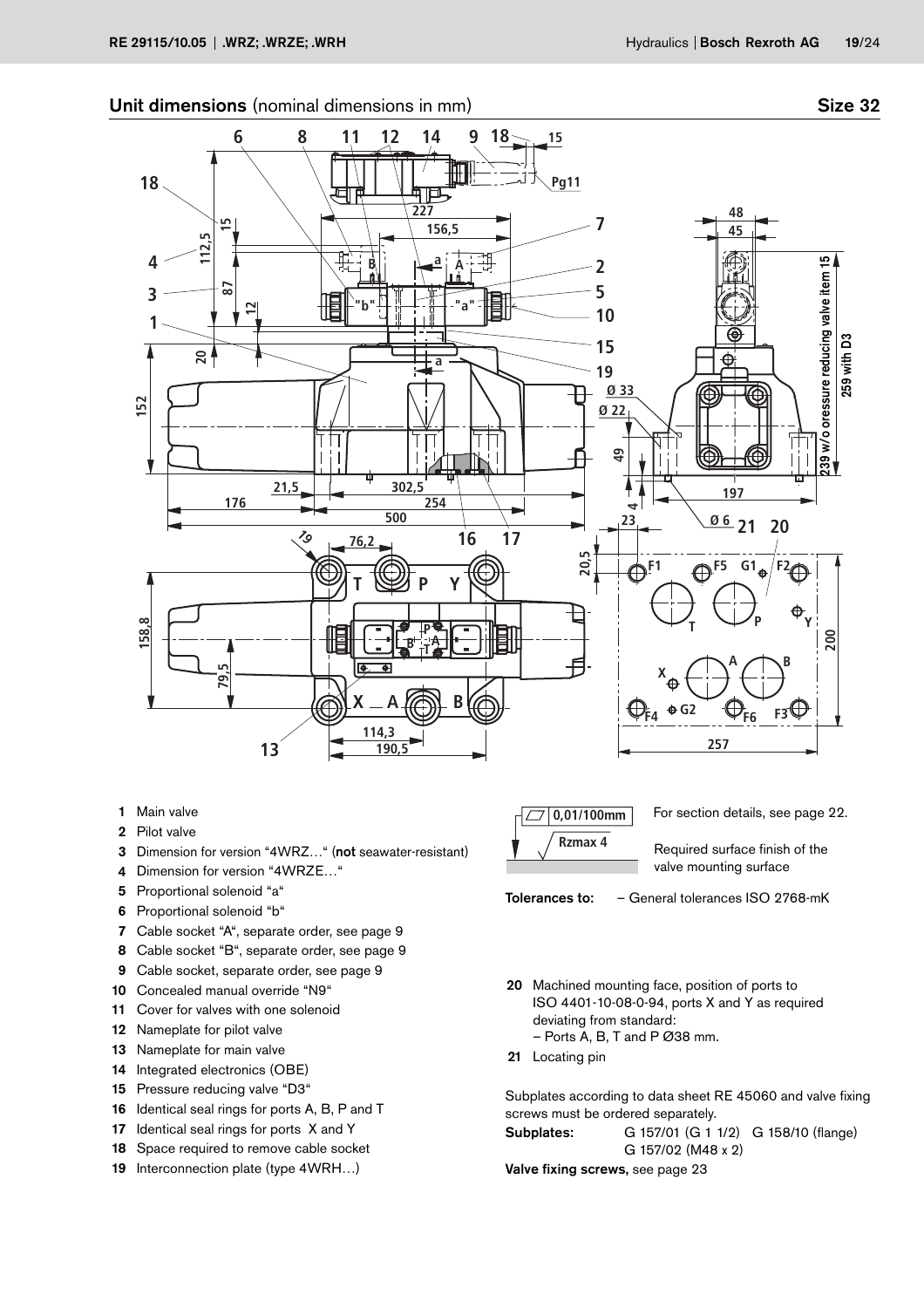# Unit dimensions: Subplate mounting (nominal dimensions in mm) Size 52

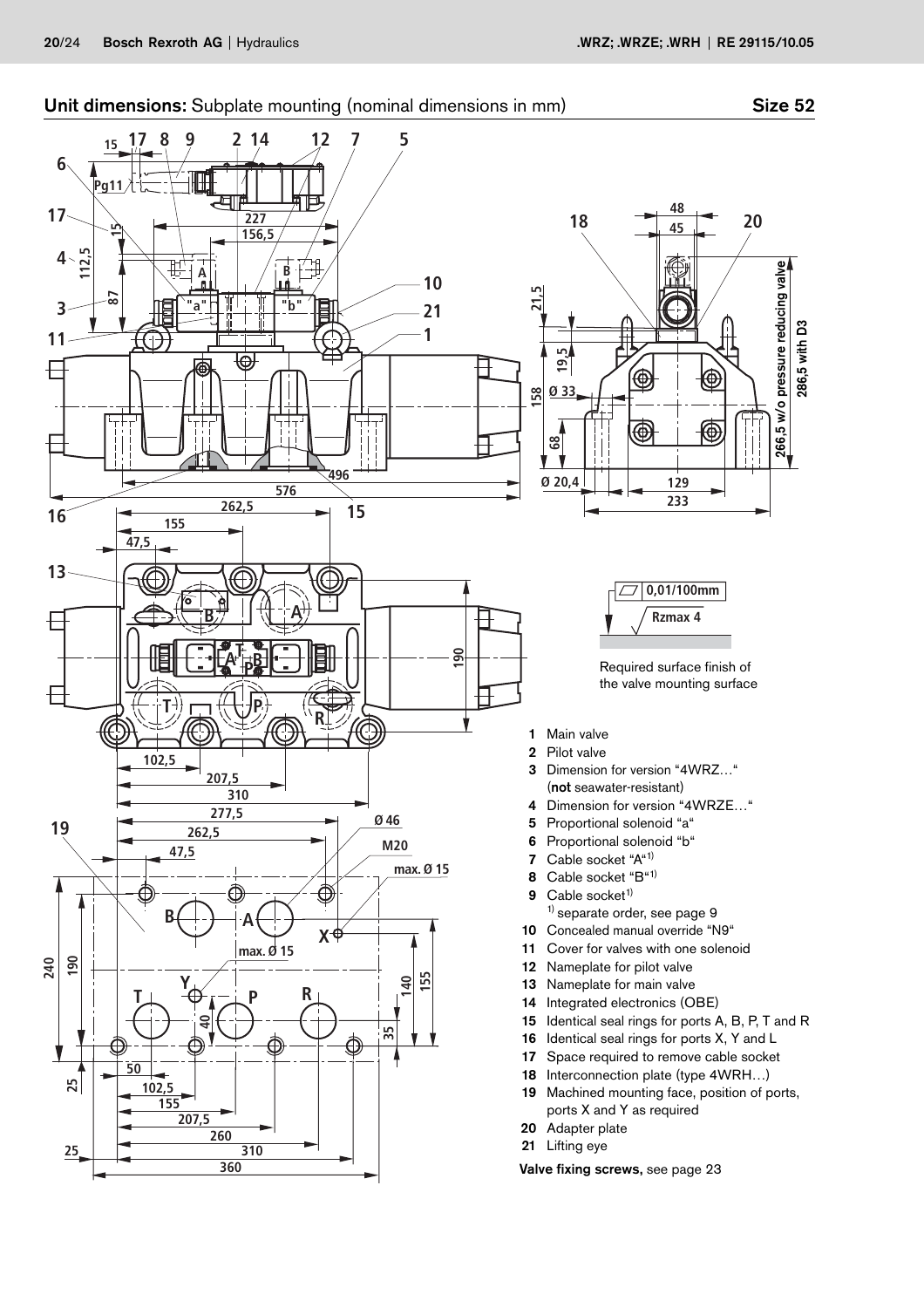

- 1 Main valve
- 2 Pilot valve
- 3 Dimension for version "4WRZ…" (not seawater-resistant)
- 4 Dimension for version "4WRZE..."
- 5 Proportional solenoid "a"
- 6 Proportional solenoid "b"
- 7 Cable socket "A", separate order, see page 9
- 8 Cable socket "B", separate order, see page 9
- 9 Cable socket, separate order, see page 9
- 10 Concealed manual override "N9"
- 11 Cover for valves with one solenoid
- 12 Nameplate for pilot valve
- 13 Nameplate for main valve
- 14 Integrated electronics (OBE)
- 15 Space required to remove cable socket
- 16 Interconnection plate (type 4WRH…)
- 17 Adapter plate
- 18 Lifting eye

Connecting flanges according to data sheet RE 45501 and valve fixing screws must be ordered separately. Valve fixing screws, see page 23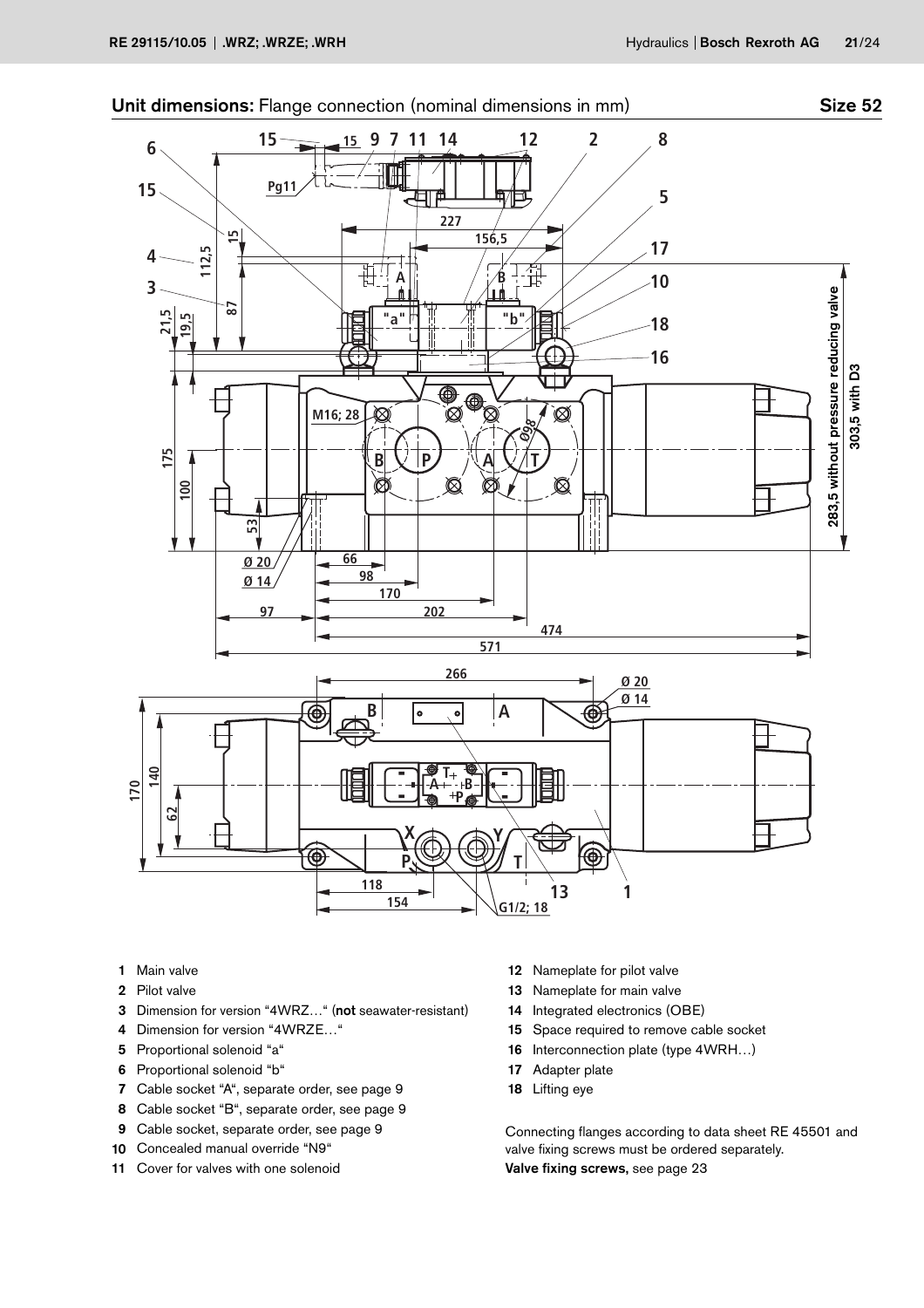# Piot oil supply

# Type 4WRZ…-…/… and External pilot oil supply Type 4WRH…-…/… External pilot oil supply

With this version, the pilot oil is supplied from a separate pilot circuit (external).

The pilot oil drain is not directed into the T-channel of the main valve, but fed separately to the tank via port Y (external).

#### Type 4WRZ…-…/…E… Internal pilot oil supply External pilot oil drain

With this version, the pilot oil is supplied from the P-channel of the main valve (internal).

The pilot oil drain is not directed into the T-channel of the main valve, but fed separately to the tank via port Y (external). Port X must be plugged on the subplate.

#### Type 4WRZ…-…/…ET… Internal pilot oil supply Internal pilot oil drain

With this version, the pilot oil is supplied from the P-channel of the main valve (internal).

The pilot oil drain is fed directly into the T-channel of the main valve (internal).

Ports X and Y must be plugged on the subplate .

Type 4WRZ…-…/…T… External pilot oil supply Internal pilot oil drain

With this version, the pilot oil is supplied from a separate pilot circuit (external).

The pilot oil drain is fed directly into the T-channel of the main valve (internal).

Port Y must be plugged on the subplate

#### Items 1 and 2: Plug screw M6 DIN 906-8.8 SW 3









Size 32 **For section location, see page 19** 



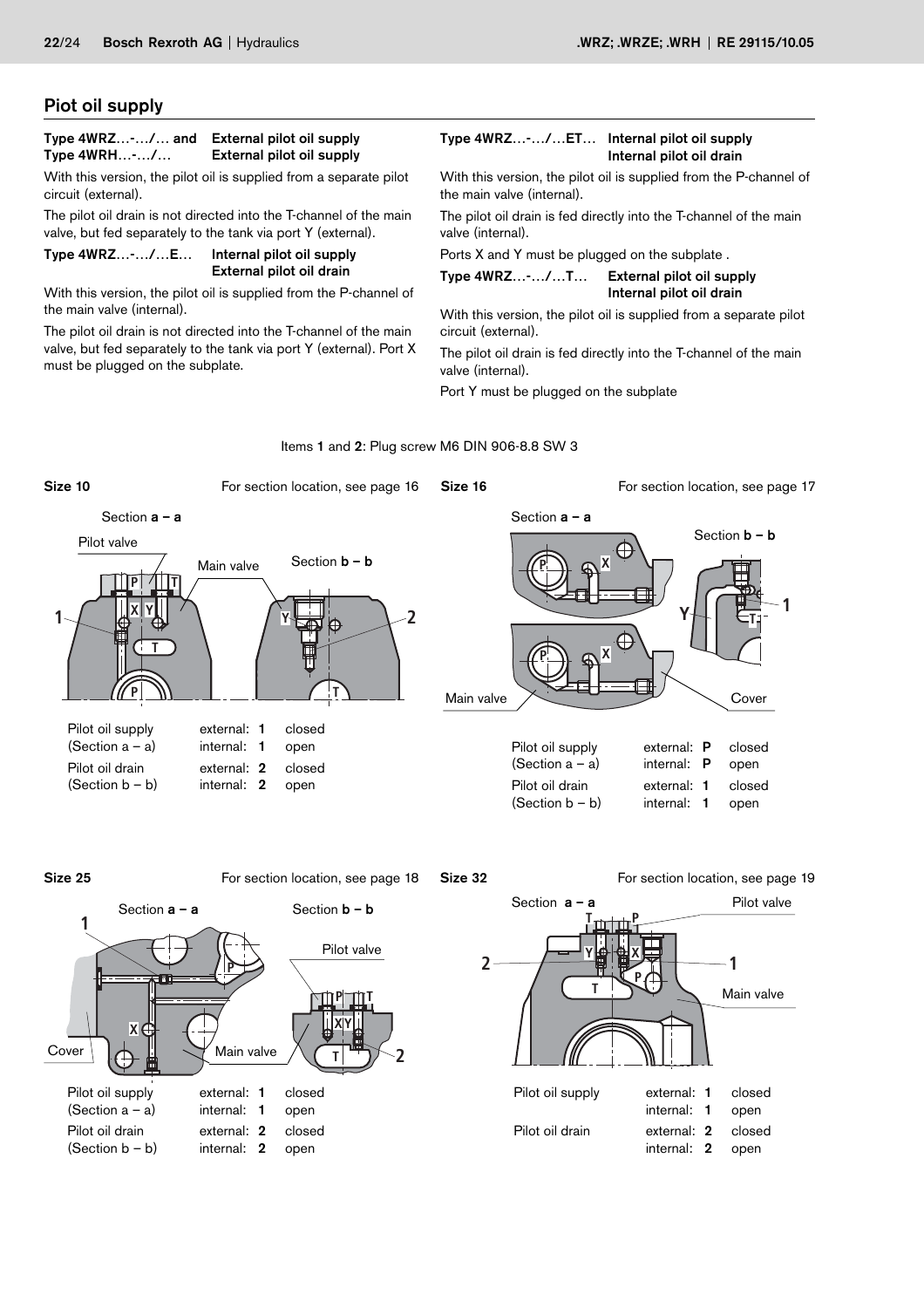# Valve fixing screws (separate order)

The following valve fixing screws are recommended:

#### 4WRZ10

4 S.H.C.S. ISO 4762 – M6 x 45 -10.9-flZn-240h-L (friction value  $\mu_{\text{total}} = 0.09$  to 0.14) Tightening torque  $M_A = 13.5$  Nm  $\pm$  10% Material No. R913000258

#### or

4 S.H.C.S. ISO 4762 – M6 x 45 -10.9 (friction value  $\mu_{\text{total}} = 0.12$  to 0.17) Tightening torque  $M_A = 15.5$  Nm  $\pm$  10%

#### 4WRZ16

2 S.H.C.S. ISO 4762 – M6 x 60 -10.9-flZn-240h-L (friction value  $\mu_{\text{total}} = 0.09$  to 0.14) Tightening torque  $M_A = 12.2$  Nm  $\pm$  10% Material No. R913000115

4 S.H.C.S. ISO 4762 – M10 x 60 -10.9-flZn-240h-L (friction value  $\mu_{\text{total}} = 0.09$  to 0.14) Tightening torque  $\textit{M}_{\textrm{A}}$  = 58 Nm  $\pm$  20% Material No. R913000116

#### or

2 S.H.C.S. ISO 4762 – M6 x 60 -10.9 (friction value  $\mu_{\text{total}} = 0.12$  to 0.17)

 ${\sf T }$ ightening torque  $\textbf{\textit{M}}_{\mathsf{A}}$   $=$  15.5 Nm  $\pm$  10% 4 S.H.C.S. ISO 4762 – M10 x 60 -10.9 (friction value  $\mu_{\text{total}} = 0.12$  to 0.17) Tightening torque  $M_A = 75$  Nm  $\pm$  20%

#### 4WRZ25

6 S.H.C.S. ISO 4762 – M12 x 60 -10.9-flZn-240h-L (friction value  $\mu_{total} = 0.09$  to 0.14) Tightening torque  $M_A = 100$  Nm  $\pm 20\%$ Material No. R913000121 or

6 S.H.C.S. ISO 4762 – M12 x 60 -10.9 (friction value  $\mu_{\text{total}} = 0.12$  to 0.17) Tightening torque  $M_A = 130$  Nm  $\pm$  20%

#### 4WRZ32

6 S.H.C.S. ISO 4762 – M20 x 80 -10.9-flZn-240h-L (friction value  $\mu_{\text{total}} = 0.09$  to 0.14) Tightening torque  $M_A = 340$  Nm  $\pm$  20% Material No. R901035246 or

6 S.H.C.S. ISO 4762 – M20 x 80 -10.9 (friction value  $\mu_{\text{total}} = 0.12$  to 0.17) Tightening torque  $M_A = 430$  Nm  $\pm 20$ %

#### 5WRZ52

for steel mounting faces: 7 S.H.C.S. ISO 4762 – M20 x 90 -10.9-flZn-240h-L (friction value  $\mu_{total} = 0.09$  to 0.14) Tightening torque  $M_A = 465$  Nm  $\pm$  20% Material No. R913000397

for cast iron mounting faces: 7 S.H.C.S. ISO 4762 – M20 x 100 -10.9-flZn-240h-L (friction value  $\mu_{\text{total}} = 0.09$  to 0.14) Tightening torque  $M_A = 465$  Nm  $\pm$  20% Material No. R913000386

# or

for steel mounting faces: 7 S.H.C.S. ISO 4762 – M20 x 90 -10.9 (friction value  $\mu_{\text{total}} = 0.12$  to 0.17) Tightening torque  $M_A = 610$  Nm  $\pm$  20%

for cast iron mounting faces: 7 S.H.C.S. ISO 4762 – M20 x 100 -10.9 (friction value  $\mu_{total} = 0.12$  to 0.17) Tightening torque  $M_A = 610$  Nm  $\pm$  20%

#### 4WRZ52

4 S.H.C.S. ISO 4762 – M12 x 70 -10.9-flZn-240h-L (friction value  $\mu_{\text{total}} = 0.09$  to 0.14) Tightening torque  $M_A = 100$  Nm  $\pm$  20% or

4 S.H.C.S. ISO 4762 – M12 x 70 -10.9 (friction value  $\mu_{total} = 0.12$  to 0.17) Tightening torque  $M_A = 130$  Nm  $\pm 20\%$ 

# Throttle insert

When using a proportional directional valve of type 4WRZ…, install the following throttle insersts in channels A and B of the pilot valve:

| <b>Size</b>               | 10         | 16         | 25         | 32                       | 52                       |
|---------------------------|------------|------------|------------|--------------------------|--------------------------|
| $\overline{\omega}$ in mm |            | 2.0        | 2.8        | $\overline{\phantom{0}}$ | $\overline{\phantom{a}}$ |
| ' Material no.            | R900158510 | R900158547 | R900157948 | $\overline{\phantom{0}}$ | $\overline{\phantom{0}}$ |